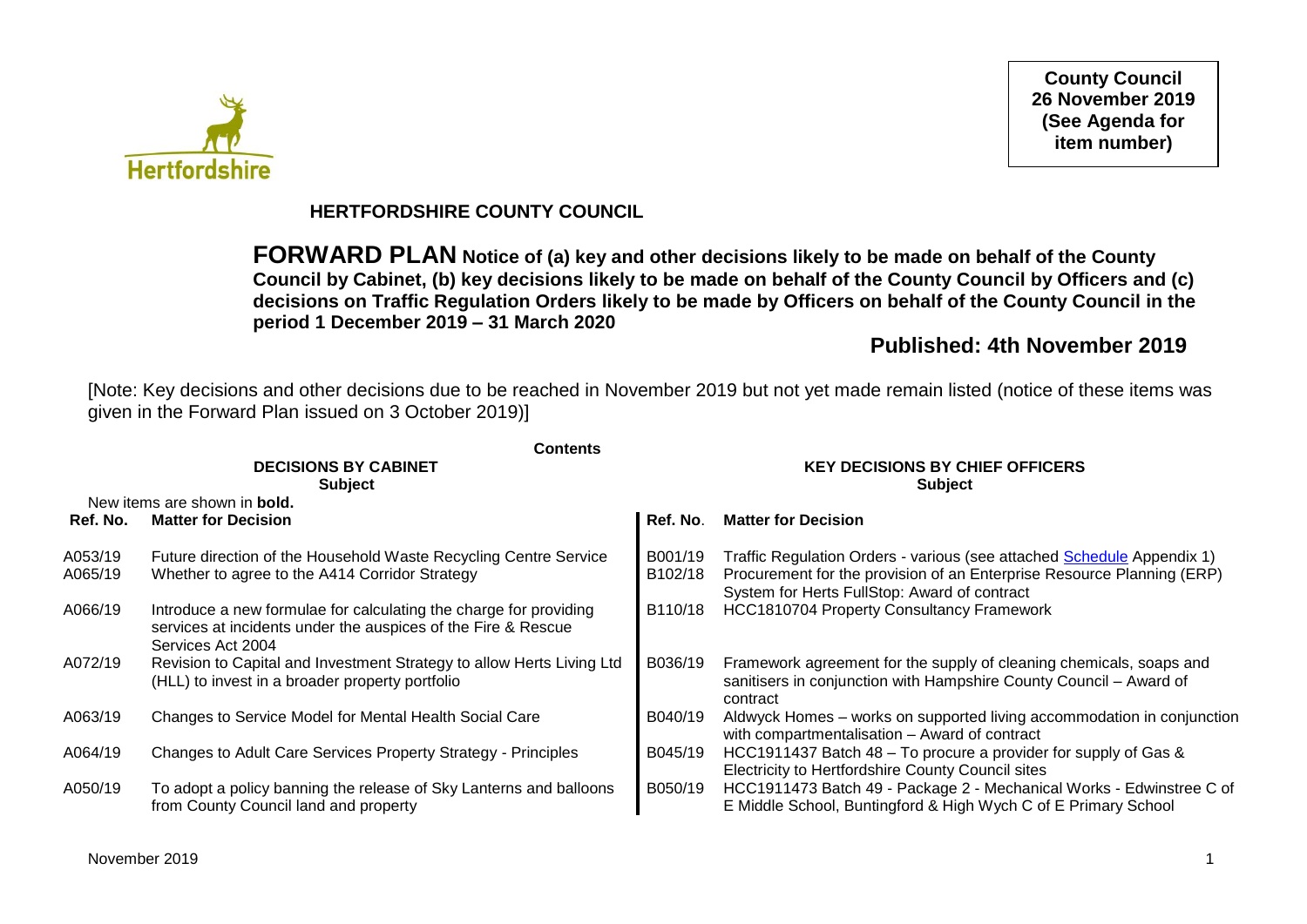| A056/19 | To adopt a Pollinator Strategy and Rural Estate Action Plan                                                                                                       | B053/19 | Approval to the sale of 45A Grange Road, Bishops Stortford and land<br>adjoining                                                                                                                                            |
|---------|-------------------------------------------------------------------------------------------------------------------------------------------------------------------|---------|-----------------------------------------------------------------------------------------------------------------------------------------------------------------------------------------------------------------------------|
| A058/19 | <b>LED Street Lighting Illumination Strategy</b>                                                                                                                  | B056/19 | To establish a dynamic purchasing system for the provision of local bus and<br>school coach contracts transport services from 1st January 2020 for the<br>duration of five years                                            |
| A068/19 | Q2 Finance Budget Monitor                                                                                                                                         | B058/19 | Agreement to continue to act as host authority for the Hertfordshire Shared<br><b>Anti-Fraud Service</b>                                                                                                                    |
| A073/19 | The Joint Agreement to Memorandum of Understanding from the<br>Hertfordshire Growth Board on behalf of all councils and the Local<br>Enterprise Partnership (LEP) | B063/19 | HCC1911647 - Roofing Works - Royston Fire & Ambulance Station,<br>Cranbourne Centre, Potters Bar, Cranbourne Library, Potters Bar and<br>Parkside Community School, Borehamwood                                             |
| A074/19 | Review of 'Adults with disabilities Short Breaks'                                                                                                                 | B070/19 | Direction of Future Workforce Project                                                                                                                                                                                       |
| A076/19 | To appropriate strategic growth and planning sites in<br>Hertfordshire to be held for planning purposes of surplus assets                                         | B071/19 | Award of contract for the provision of a two bed local specialist residential<br>children's home                                                                                                                            |
| A077/19 | Whether to agree to funding building works to enable the                                                                                                          | B072/19 | Award of contract for community meals service                                                                                                                                                                               |
|         | expansion at the following Special Schools: Falconers, Bushey,                                                                                                    |         |                                                                                                                                                                                                                             |
|         | by 7 places; Breakspeare, Abbots Langley, by 8 places and The                                                                                                     |         |                                                                                                                                                                                                                             |
|         | Collett, Hemel Hempstead, to maintain numbers                                                                                                                     |         |                                                                                                                                                                                                                             |
| A078/19 | To consider the future of Land at London Road, Bishops<br><b>Stortford</b>                                                                                        | B073/19 | Award of contract for carers breaks                                                                                                                                                                                         |
| A079/19 | Support the proposal to implement an alternative verge                                                                                                            | B074/19 | Provision of Reablement and support at Home - Strategic Lead Provider                                                                                                                                                       |
|         | maintenance approach during the 2020 maintenance season                                                                                                           |         | Services: Award of contracts                                                                                                                                                                                                |
| A080/19 | To consider the viability for the development of an energy<br>generation project in Hertfordshire                                                                 | B075/19 | Retender Mobile Phone and associated technologies and services contract                                                                                                                                                     |
| A081/19 | Highway Infrastructure Asset Management Plan                                                                                                                      | B077/19 | Agreement of Terms of Loans to Herts Living Limited in relation to projects<br>with the Joint Venture (Chalkdene)                                                                                                           |
| A082/19 | <b>Maintenance for Active Travel Strategy</b>                                                                                                                     | B079/19 | Single Tender Action for award of contract for the provision of Child and<br>Adolescent Mental Health and Challenging Behaviour Service for those with<br>Learning Disabilities and/or Autistic Spectrum Disorder (PALMS)   |
| A083/19 | Transport Asset Management Plan, Asset Performance Report<br>2019                                                                                                 | B080/19 | Single Tender action for award of contract to 'Step2' for the provision of<br>Early Intervention Child and Adolescent Mental Health and Emotional<br>Wellbeing Service for Children and Young People from birth to 19 years |
| A084/19 | Consider the future of Land at Filbert Close, Hatfield                                                                                                            | B081/19 | Direction of Future Workforce Project                                                                                                                                                                                       |
| A067/19 | Whether to endorse the Energy Strategy                                                                                                                            | B082/19 | Award of contract - Internal refurbishment of Metrology Lab - relocated from<br>Apsley                                                                                                                                      |
| A085/19 | <b>Public Engagement &amp; Consultation on the Integrated Plan</b><br>Proposal                                                                                    | B084/19 | Award of contract for the provision of the Council's banking services                                                                                                                                                       |
| A045/19 | Approval to undertake a public consultation on the Draft Waste Local<br>Plan (2021-2036)                                                                          | B086/19 | Approval to the terms for a lease of land at Northgate Centre, Bishops<br>Stortford                                                                                                                                         |
| A051/19 | Adoption of revised Minerals and Waste Development Scheme                                                                                                         | B087/19 | Provision of Extra Care Services - Award of contracts                                                                                                                                                                       |
| A075/19 | Determination of Hertfordshire County Council's admission<br>arrangements for 2021/2022 following consultation                                                    | B088/19 | The Supply of Disposable Gloves & Personal Protective Equipment (PPE),<br>First Aid and Adult Care Consumables.                                                                                                             |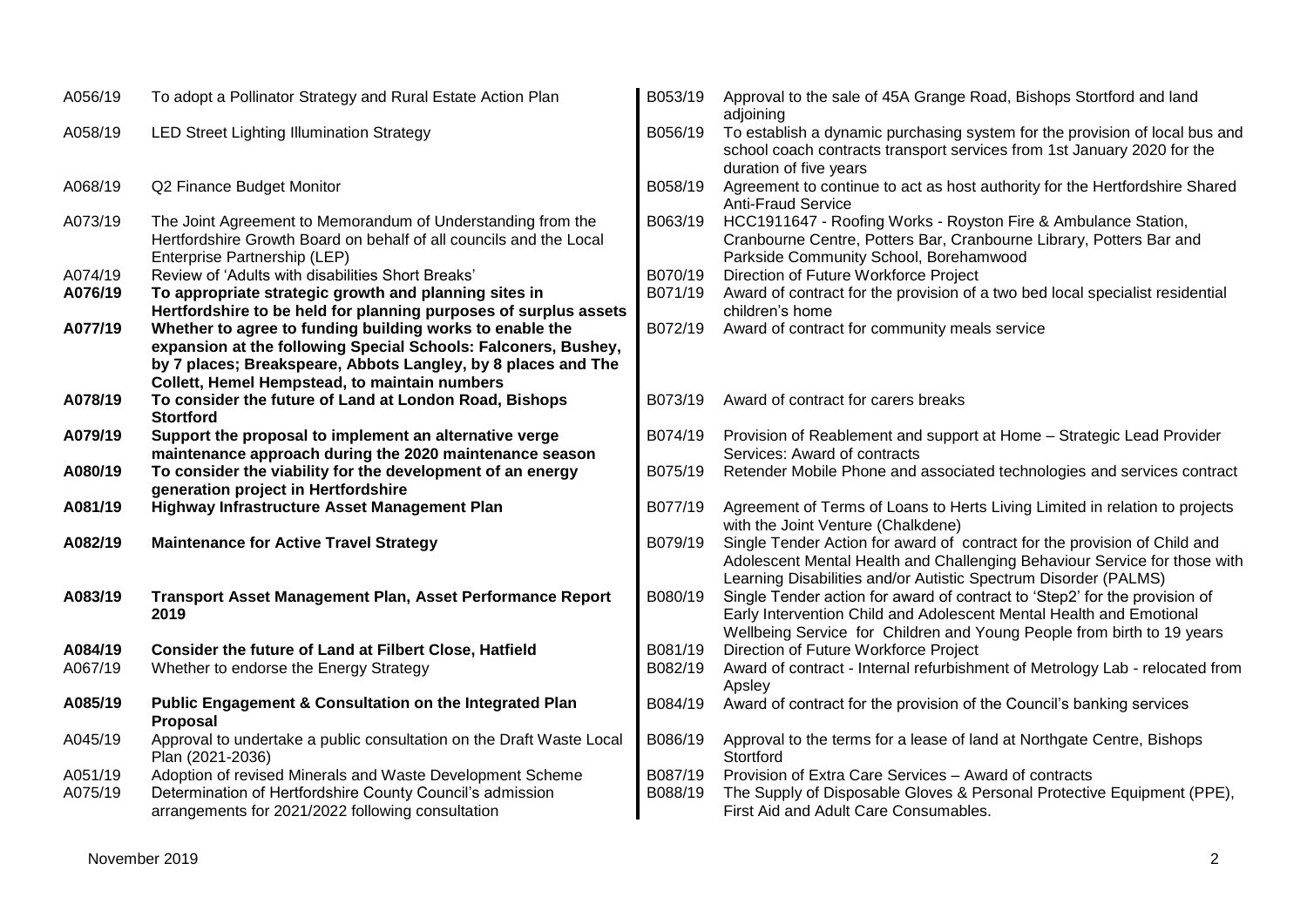| A055/19 | Former Highways Depot, Station Road, Watton at Stone - Consider<br>the future of                                    | B089/19        | The Supply of Office books and Pads                                                                                                                                      |
|---------|---------------------------------------------------------------------------------------------------------------------|----------------|--------------------------------------------------------------------------------------------------------------------------------------------------------------------------|
| A086/19 | To endorse the Housing Related Support - Review & Supporting<br>complex needs strategy                              | B090/19        | (HCC1911637) Procurement and award of the Transport, Infrastructure and<br><b>Planning Framework</b>                                                                     |
| A087/19 | Appointing an organisation to deliver a County-wide digitally<br>enabled assistive technology service.              | B092/19        | HCC1911768 Bishops Stortford South - New 6 Form Entry Secondary<br>School                                                                                                |
| A088/19 | <b>Q3 Finance Budget Monitor</b>                                                                                    | B093/19        | Procurement and award of contract to extend superfast fibre broadband to<br>the last % of rural business areas in Hertfordshire in line with DEFRA<br>funding provision  |
| A089/19 | <b>Public Engagement &amp; Consultation on the Integrated Plan</b><br>Proposal                                      | B094/19        | Decision to tender Crisis Intervention Services                                                                                                                          |
| A090/19 | Integrated Plan 2019/2020 - 2021/2022                                                                               | B104/17<br>(b) | Provision of a Two bed Emergency Therapeutic residential unit for<br>Children 7 Young People aged 9, 10 & 17 with Challenging and<br><b>Complex Needs (Hudnell Park)</b> |
| A091/19 | Overview & Scrutiny Committee Report on the Integrated Plan<br><b>Proposals</b>                                     | B095/19        | <b>Consider the Future of Former Redbourn Library</b>                                                                                                                    |
| A092/19 | Service Cabinet Panels Comments on the Integrated Plan<br><b>Proposals</b>                                          | B096/19        | <b>Consider the Future of Land adjacent to Hitchin Fire Station</b>                                                                                                      |
| A093/19 | Adoption of a new Intalink Bus Strategy to replace the previous<br>Bus Strategy (2015) and Intalink Strategy (2011) | B097/19        | To authorise the terms of sale of Land at London Road Bishops<br><b>Stortford</b>                                                                                        |
| A094/19 | <b>Housing Service Procurement</b>                                                                                  | B098/19        | To authorise the terms of an agreement with the Governing Body of<br>Thorley Hill Primary School, Bishops Stortford                                                      |
| A095/19 | Changes to Dial-a-Ride charges & access for passengers of<br>voluntary day services                                 | B099/19        | To authorise the terms of an agreement with The Bishops Stortford<br>High School regarding its relocation to Land north of St James Way,<br><b>Bishops Stortford</b>     |
| A096/19 | <b>Approval of Sustainable Hertfordshire Strategy</b>                                                               | B100/19        | To agree the terms of an Infrastructure agreement for Land north of St<br><b>James Way, Bishops Stortford</b>                                                            |
|         |                                                                                                                     | B101/19        | To consider the future of Land at Cox's Gardens, Bishops Stortford                                                                                                       |
|         |                                                                                                                     | B102/19        | Award of various local bus contracts (tender round for services<br>starting April 2020)                                                                                  |
|         |                                                                                                                     | B103/19        | Second procurement for the provision of short term 'bridging'<br>arrangements for the treatment and final disposal of local authority<br>collected residual waste        |
|         |                                                                                                                     | B104/19        | HCC1911474 - Greenfields Primary School, Watford - Mechanical                                                                                                            |
|         |                                                                                                                     |                | Works - Batch 49 - Package 3                                                                                                                                             |
|         |                                                                                                                     | B105/19        | HCC1911475 - Northfields Infants & Nursery School, Letchworth<br>Mechanical Works - Batch 49 - Package 4                                                                 |
|         |                                                                                                                     | B106/19        | HCC1911842 - Little Furze - Consultant for the delivery of Little Furze<br><b>Nursing Home (Former Little Furze Primary School, Oxhey</b>                                |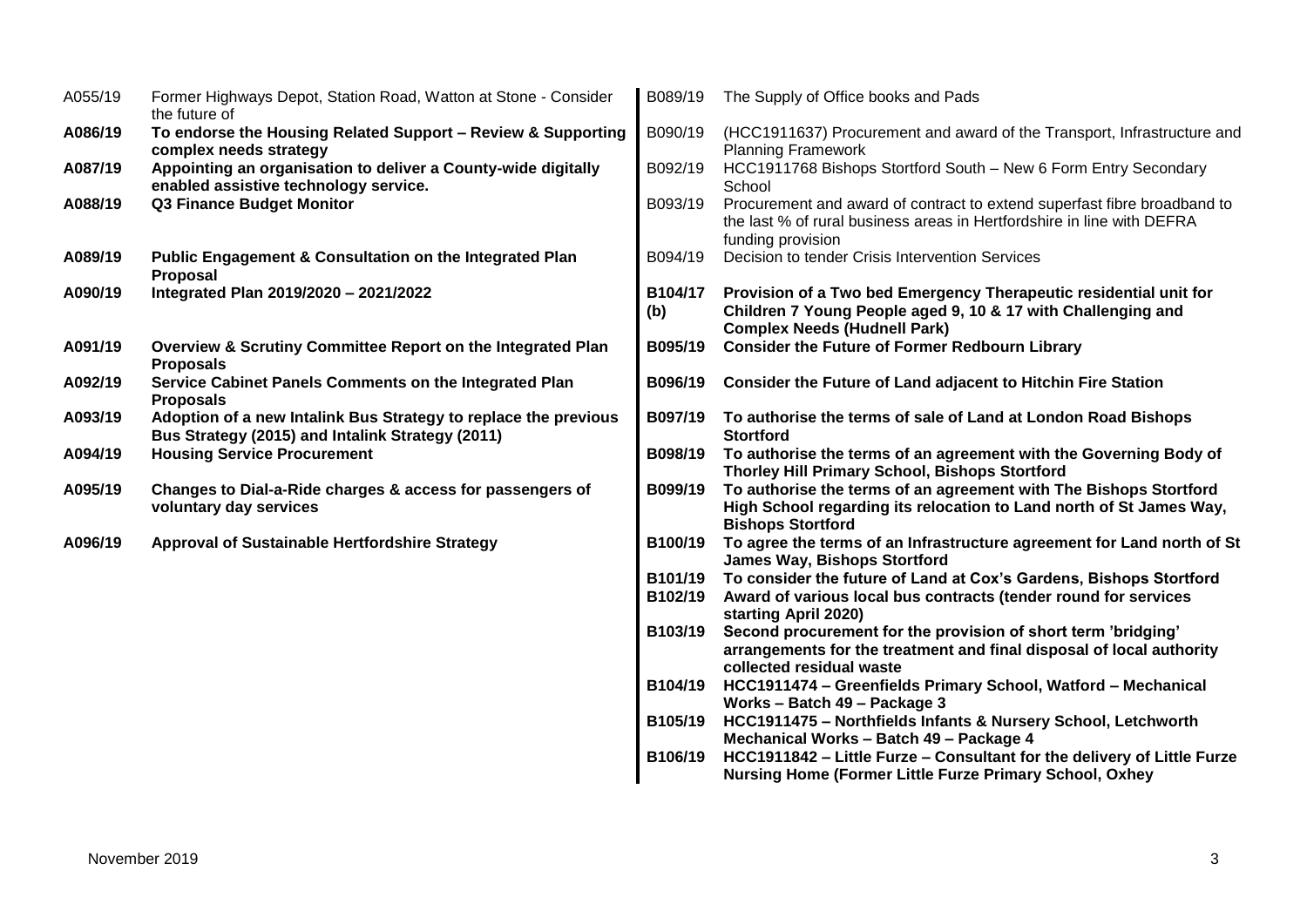| B107/19        | Contract for the provision of Homecare for CYP (Children & Young     |
|----------------|----------------------------------------------------------------------|
|                | People) - Domiciliary Personal & Community Enabling Care for Lot 4 - |
|                | Watford, Three Rivers & Hertsmere.                                   |
| B108/19        | The Supply of Branded & Generic Washroom Paper Disposables and       |
|                | <b>Dispensers</b>                                                    |
| B109/19        | The Supply of First Aid Kits, Consumables & Equipment, Disposable    |
|                | <b>Personal Protection Equipment and Disposable Gloves</b>           |
| B110/19        | <b>Supply of Educational Furniture, Desking &amp; Seating</b>        |
| <b>B111/19</b> | The Supply of Office Books & Pads                                    |
| B112/19        | The Provision of Fuel cards services                                 |
|                |                                                                      |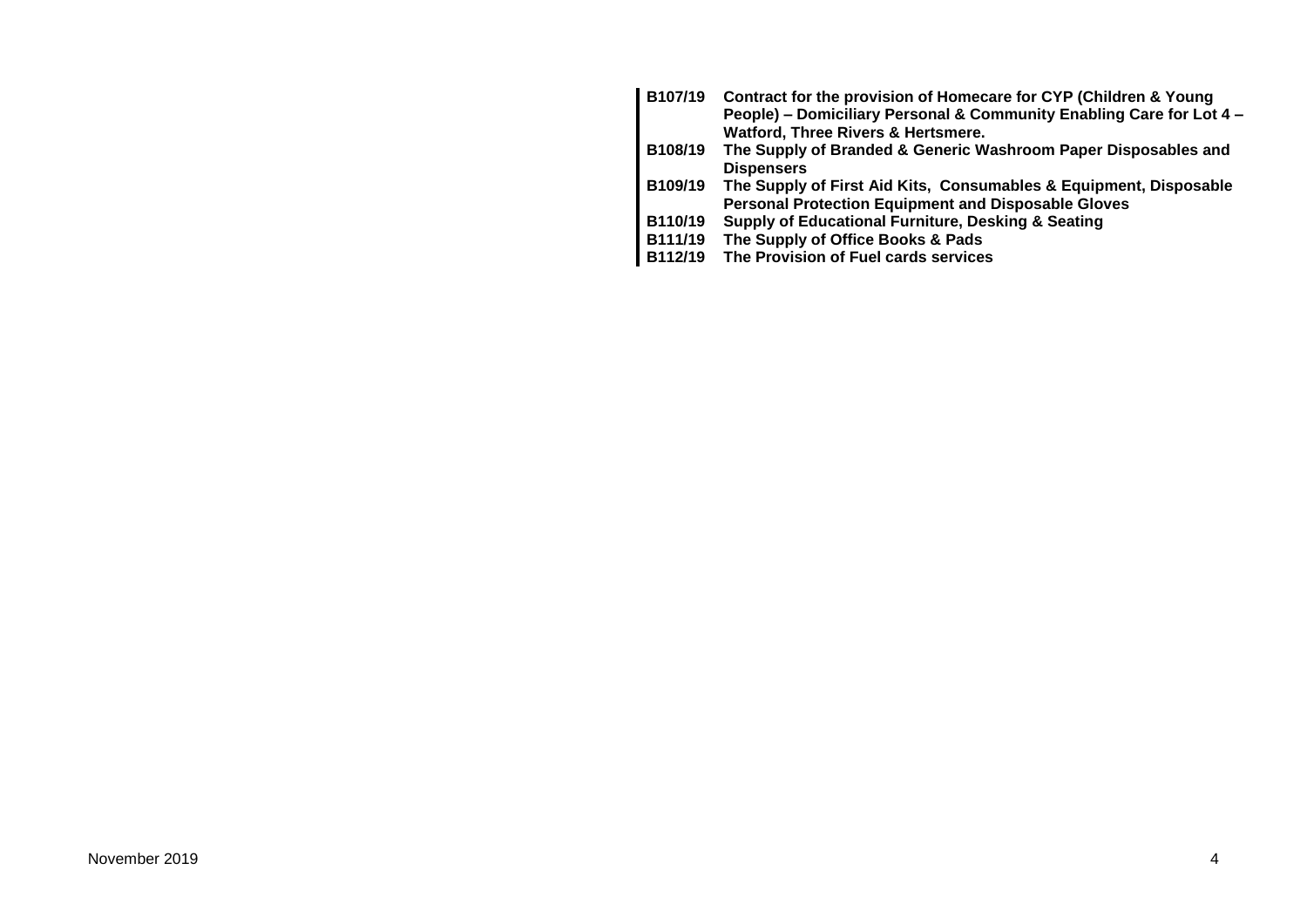| Ref. No. | <b>Matter for Decision</b>                                                    | Date<br>decision to<br>be made | <b>Cabinet Panels to be</b><br>consulted                                  | <b>Officer contact for</b><br>this matter | Documents to be<br>considered <sup>"***</sup>             | <b>Exempt from the</b><br><b>Council's Call-In</b><br>Procedures <sup>#</sup><br>Yes / No |
|----------|-------------------------------------------------------------------------------|--------------------------------|---------------------------------------------------------------------------|-------------------------------------------|-----------------------------------------------------------|-------------------------------------------------------------------------------------------|
| A053/19  | Future direction of the<br>Household Waste Recycling<br><b>Centre Service</b> | 25/11/2019                     | <b>Community Safety &amp;</b><br>Waste Management<br><b>Cabinet Panel</b> | Matt King<br>01992 556207                 | Report of the Director of<br>Environment & Infrastructure | No.                                                                                       |
| A065/19  | Whether to agree to the A414<br><b>Corridor Strategy</b>                      | 25/11/2019                     | Growth, Infrastructure,<br>Planning and The<br>Economy Cabinet Panel      | <b>Rupert Thacker</b><br>01992 658176     | Report of the Director of<br>Environment & Infrastructure | No.                                                                                       |

#### **PART A: DECISIONS BY CABINET** Note: New items and amendments are shown in **bold.**

<sup>††</sup> Documents to be considered by the Cabinet are published in the Council's website at <https://democracy.hertfordshire.gov.uk/mgCalendarMonthView.aspx?GL=1&bcr=1>

‡‡ Grounds for exemption are:-

- (a) where the decision is a decision taken under the Special Urgency provisions in Annex 4 of the Constitution
- (b) where the Chief Executive certifies that implementation of the decision is critical for service delivery
- $(c)$  where the Chief Legal Officer certifies that the Council would be likely to suffer legal prejudice from a delay in implementation of the decision resulting from the decision being Called-In
- (d) where the Director of Resources certifies that the Council would be likely to suffer financial prejudice from a delay in implementation of the decision resulting from the decision being Called-In;
- (e) where the Chief Legal Officer certifies that a delay in implementation of the decision resulting from the decision being Called-In would result in the decision being incapable of implementation or meaningful implementation
- (f) where the decision results from consideration of a recommendation or report from the OSC or any sub-committee or Topic Group of the OSC;
- (g) where the decision results from a reference back decision by Overview and Scrutiny Committee; or
- (h) where the decision is a recommendation to Full Council;
- (i) where the Call-In period has expired

1

The address from which, subject to any prohibition or restriction on their disclosure, copies of, or extracts from, any document listed is available is County Hall, Pegs Lane, Hertford, SG13 8DE. Other documents relevant to these matters may be submitted to the decision maker. To request details of such documents (if any) as they become available contact Deborah Jeffery, Assistant Manager, Democratic Services by email [\(deborah.jeffery@hertfordshire.gov.uk\)](mailto:deborah.jeffery@hertfordshire.gov.uk) or phone (01992 555563)

<sup>\*\*\*</sup> In accordance with Regulation 10(1) of The Local Authorities (Executive Arrangements) (Meetings and Access to Information) (England) Regulations 2012 (the '2012 Regulations') these items of business will be considered by Cabinet at its meeting 13 May 2019. Notices issued, as required by the 2012 Regulations, can be viewed at <https://democracy.hertfordshire.gov.uk/mgCalendarMonthView.aspx?GL=1&bcr=1>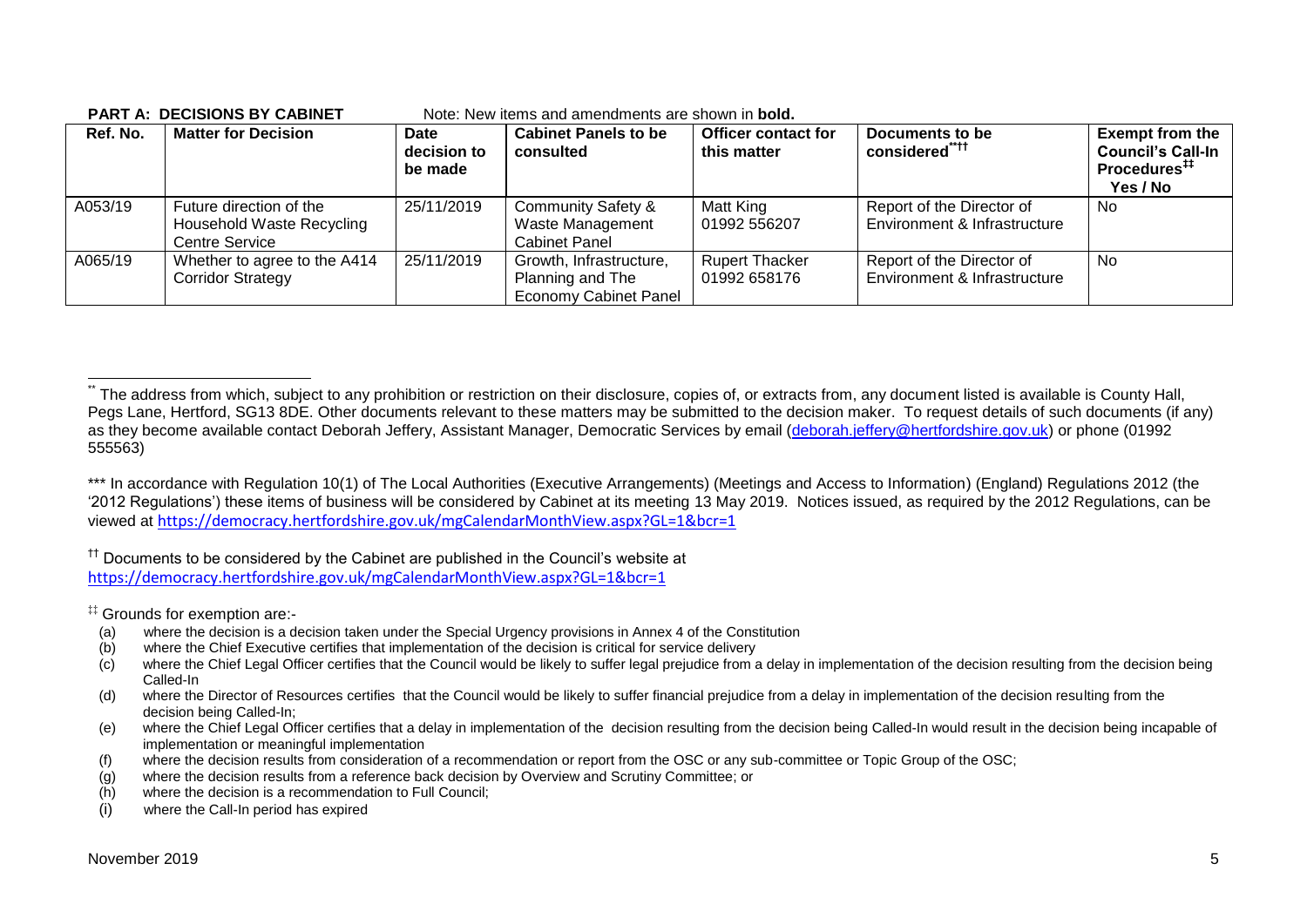| A066/19 | Introduce a new formulae for<br>calculating the charge for<br>providing services at incidents<br>under the auspices of the Fire<br>& Rescue Services Act 2004                 | 25/11/2019                                               | <b>Community Safety &amp;</b><br>Waste Management<br><b>Cabinet Panel</b>                                  | <b>Gus Cuthbert</b><br>07879 487581 | Report of the Director of<br><b>Community Protection</b>                                | $\overline{N}$ |
|---------|-------------------------------------------------------------------------------------------------------------------------------------------------------------------------------|----------------------------------------------------------|------------------------------------------------------------------------------------------------------------|-------------------------------------|-----------------------------------------------------------------------------------------|----------------|
| A072/19 | Revision to Capital and<br>Investment Strategy to allow<br>Herts Living Ltd (HLL) to invest<br>in a broader property portfolio                                                | Cabinet<br>25/11/2019<br>County<br>Council<br>26/11/2019 | Resources &<br>Performance Cabinet<br>Panel                                                                | Ben Jay<br>01992 556257             | Report of the Director of<br>Resources                                                  | Yes            |
| A063/19 | Changes to Service Model for<br><b>Mental Health Social Care</b>                                                                                                              | 16/12/2019                                               | Adult Care & Health<br><b>Cabinet Panel</b><br><b>Resources and</b><br><b>Performance Cabinet</b><br>Panel | Helen Maneuf<br>01438 845502        | Joint Report of the Director<br>of Adult Care Services and<br>the Director of Resources | No             |
| A064/19 | Changes to Adult Care<br>Services Property Strategy -<br>Principles                                                                                                           | 16/12/2019                                               | Resources and<br>Performance Cabinet<br>Panel                                                              | <b>Helen Maneuf</b><br>01438 845502 | Report of the Director of<br>Resources                                                  | <b>No</b>      |
| A050/19 | To adopt a policy banning the<br>release of Sky Lanterns and<br>balloons from County Council<br>land and property                                                             | 16/12/2019                                               | Resources &<br><b>Performance Cabinet</b><br>Panel                                                         | Sass Pledger<br>01992 555970        | Report of the Director of<br>Resources                                                  | <b>No</b>      |
| A056/19 | To adopt a Pollinator Strategy<br>and Rural Estate Action Plan                                                                                                                | 16/12/2019                                               | Resources &<br>Performance Cabinet<br>Panel                                                                | Sass Pledger<br>01992 555970        | Report of the Director of<br><b>Resources</b>                                           | $\overline{N}$ |
| A058/19 | <b>LED Street Lighting</b><br><b>Illumination Strategy</b>                                                                                                                    | 16/12/2019                                               | Highways &<br><b>Environment Cabinet</b><br>Panel                                                          | Peter Simpson<br>01992 658170       | Report of the Director of<br>Environment & Infrastructure                               | <b>No</b>      |
| A068/19 | Q2 Finance Budget Monitor                                                                                                                                                     | 16/12/2019                                               | Resources and<br><b>Performance Cabinet</b><br>Panel                                                       | Ben Jay<br>01992 556257             | Report of the Director of<br>Resources                                                  | <b>No</b>      |
| A073/19 | The Joint Agreement to<br>Memorandum of<br>Understanding from the<br>Hertfordshire Growth Board on<br>behalf of all councils and the<br>Local Enterprise Partnership<br>(LEP) | 16/12/2019                                               | Growth, Infrastructure,<br>Planning and The<br><b>Economy Cabinet Panel</b>                                | <b>Patsy Dell</b><br>01992 556836   | Report of the Director of<br>Environment & Infrastructure                               | No             |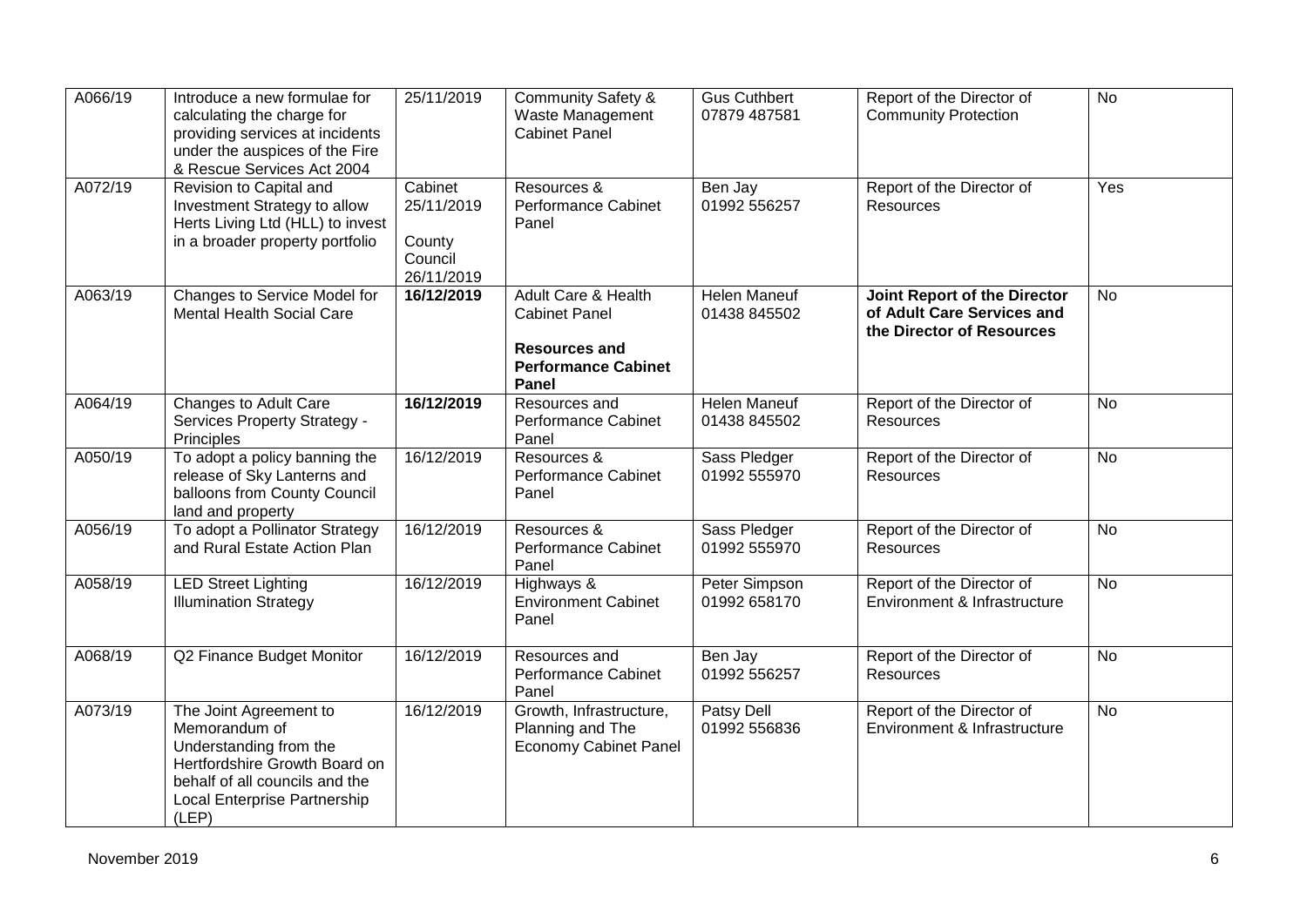| $A07\overline{4/19}$ | Review of 'Adults with<br>disabilities Short Breaks'                                                                                                                                                                                                                                | 16/12/2019 | Adult Care & Health<br><b>Cabinet Panel</b>                                                                                           | Mark Harvey<br>01438 844353           | Report of the Director of Adult<br><b>Care Services</b>                                                                                                                                                                                                    | No             |
|----------------------|-------------------------------------------------------------------------------------------------------------------------------------------------------------------------------------------------------------------------------------------------------------------------------------|------------|---------------------------------------------------------------------------------------------------------------------------------------|---------------------------------------|------------------------------------------------------------------------------------------------------------------------------------------------------------------------------------------------------------------------------------------------------------|----------------|
| A076/19              | To appropriate strategic<br>growth and planning sites in<br>Hertfordshire to be held for<br>planning purposes of<br>surplus assets                                                                                                                                                  | 16/12/2019 | <b>Resources &amp;</b><br><b>Performance Cabinet</b><br>Panel                                                                         | Emma Chapman<br>01992 556246          | <b>Report of the Director of</b><br><b>Resources</b><br>Part I and Part II Report -<br>due to 'Information relating<br>to the financial or business<br>affairs of any particular<br>person (including the<br>Council)'                                     | $\overline{N}$ |
| A077/19              | Whether to agree to funding<br>building works to enable the<br>expansion at the following<br><b>Special Schools: Falconers,</b><br>Bushey, by 7 places;<br><b>Breakspeare, Abbots</b><br>Langley, by 8 places and<br><b>The Collett, Hemel</b><br>Hempstead, to maintain<br>numbers | 16/12/2019 | <b>Education Libraries &amp;</b><br><b>Localism Cabinet</b><br>Panel                                                                  | <b>Samantha Young</b><br>01992 555754 | <b>Report of the Director of</b><br><b>Children's Services</b>                                                                                                                                                                                             | <b>No</b>      |
| A078/19              | To consider the future of<br>Land at London Road,<br><b>Bishops Stortford</b>                                                                                                                                                                                                       | 16/12/2019 | <b>Education Libraries &amp;</b><br><b>Localism Cabinet</b><br>Panel<br><b>Resources &amp;</b><br><b>Performance Cabinet</b><br>Panel | <b>Dick Bowler</b><br>01992 556223    | Joint Report of the Director<br>of Children's Services &<br><b>Director of Resources</b><br>Part I and Part II Report -<br>due to 'Information relating<br>to the financial or business<br>affairs of any particular<br>person (including the<br>Council)' | <b>No</b>      |
| A079/19              | Support the proposal to<br>implement an alternative<br>verge maintenance<br>approach during the 2020<br>maintenance season                                                                                                                                                          | 16/12/2019 | Highways &<br><b>Environment Cabinet</b><br>Panel                                                                                     | <b>Mike Jarrett</b><br>01992 658376   | <b>Report of the Director of</b><br><b>Environment &amp;</b><br><b>Infrastructure</b>                                                                                                                                                                      | <b>No</b>      |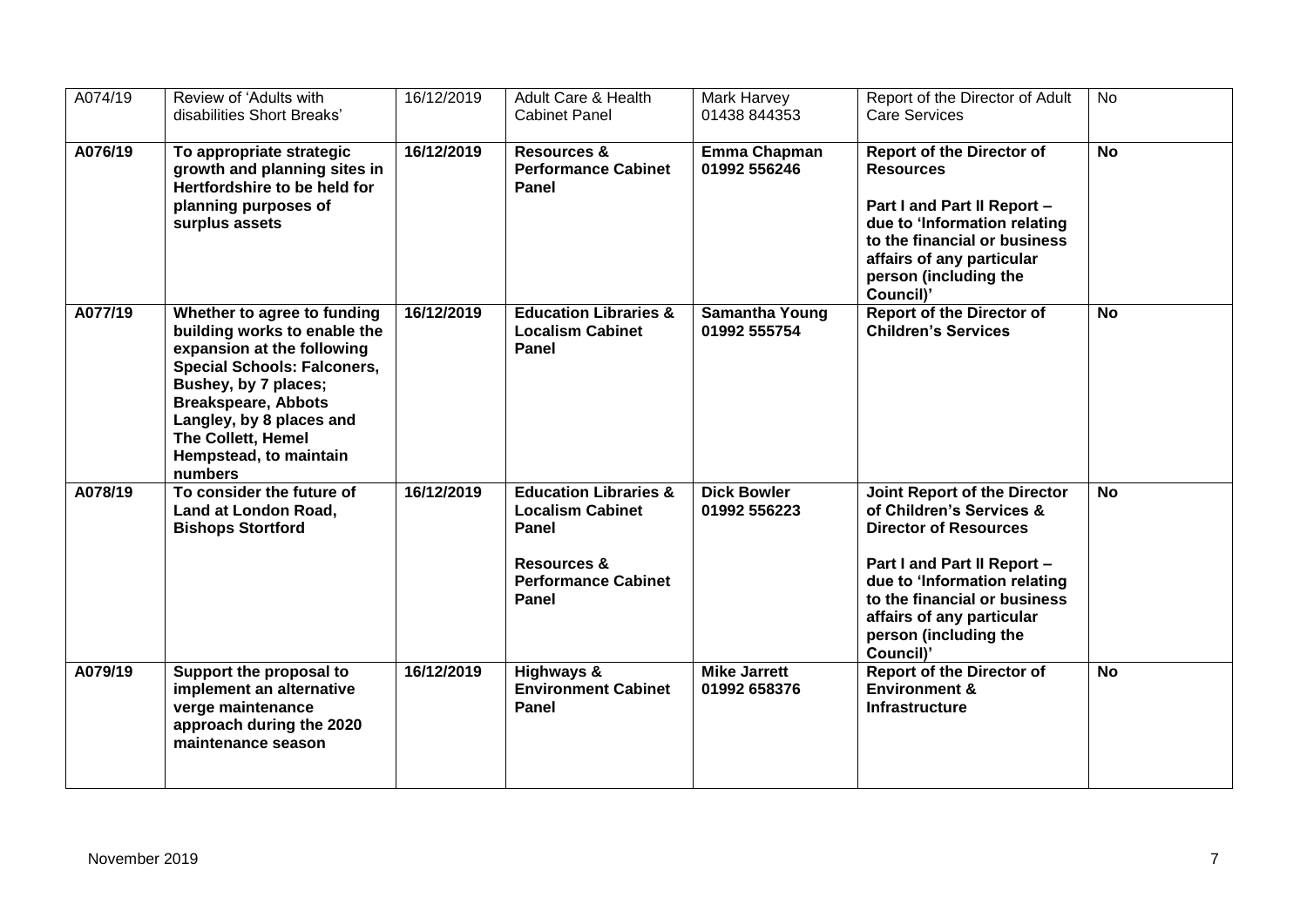| A080/19 | To consider the viability for<br>the development of an<br>energy generation project in<br><b>Hertfordshire</b>       | 16/12/2019                                               | <b>Resources &amp;</b><br><b>Performance Cabinet</b><br>Panel               | David O'Connor<br>01992 556147           | <b>Report of the Director of</b><br><b>Resources</b>                           | <b>No</b>      |
|---------|----------------------------------------------------------------------------------------------------------------------|----------------------------------------------------------|-----------------------------------------------------------------------------|------------------------------------------|--------------------------------------------------------------------------------|----------------|
| A081/19 | <b>Highway Infrastructure</b><br><b>Asset Management Plan</b>                                                        | 16/12/2019                                               | <b>Highways &amp;</b><br><b>Environment Cabinet</b><br>Panel                | <b>Chris Allen-Smith</b><br>01992 658167 | <b>Report of the Director of</b><br><b>Environment &amp;</b><br>Infrastructure | <b>No</b>      |
| A082/19 | <b>Maintenance for Active</b><br><b>Travel Strategy</b>                                                              | 16/12/2019                                               | <b>Highways &amp;</b><br><b>Environment Cabinet</b><br>Panel                | <b>Chris Allen-Smith</b><br>01992 658167 | <b>Report of the Director of</b><br><b>Environment &amp;</b><br>Infrastructure | <b>No</b>      |
| A083/19 | <b>Transport Asset</b><br><b>Management Plan, Asset</b><br><b>Performance Report 2019</b>                            | 16/12/2019                                               | <b>Highways &amp;</b><br><b>Environment Cabinet</b><br>Panel                | <b>Chris Allen-Smith</b><br>01992 658167 | <b>Report of the Director of</b><br><b>Environment &amp;</b><br>Infrastructure | <b>No</b>      |
| A084/19 | <b>Consider the future of Land</b><br>at Filbert Close, Hatfield                                                     | 16/12/2019                                               | <b>Resources &amp;</b><br><b>Performance Cabinet</b><br>Panel               | <b>Andrew Edwards</b><br>01992 556007    | <b>Report of the Director of</b><br><b>Resources</b>                           | $\overline{N}$ |
| A067/19 | Whether to endorse the<br><b>Energy Strategy</b>                                                                     | 20/01/2020                                               | Resources &<br><b>Performance Cabinet</b><br>Panel                          | David O'Connor<br>01992 556147           | Report of the Director of<br><b>Resources</b>                                  | No             |
| A085/19 | <b>Public Engagement &amp;</b><br><b>Consultation on the</b><br><b>Integrated Plan Proposal</b>                      | 20/01/2020                                               |                                                                             | <b>Alex James</b><br>01992 588259        | <b>Report of the Chief</b><br><b>Executive</b>                                 | <b>Yes</b>     |
| A045/19 | Approval to undertake a public<br>consultation on the Draft<br>Waste Local Plan (2021-2036)                          | Cabinet<br>24/02/2020<br>County<br>Council<br>25/02/2020 | Growth, Infrastructure,<br>Planning and The<br><b>Economy Cabinet Panel</b> | <b>Julie Greaves</b><br>01992 556227     | Report of the Director of<br>Environment & Infrastructure                      | Yes            |
| A051/19 | <b>Adoption of revised Minerals</b><br>and Waste Development<br>Scheme                                               | Cabinet<br>24/02/2020<br>County<br>Council<br>25/02/2020 | Growth, Infrastructure,<br>Planning and The<br><b>Economy Cabinet Panel</b> | <b>Julie Greaves</b><br>01992 556227     | Report of the Director of<br>Environment & Infrastructure                      | Yes            |
| A075/19 | Determination of Hertfordshire<br>County Council's admission<br>arrangements for 2021/2022<br>following consultation | 24/02/2020                                               | <b>Education Libraries &amp;</b><br><b>Localism Cabinet Panel</b>           | Jayne Abery<br>01992 588785              | Report of the Director of<br><b>Children's Services</b>                        | <b>No</b>      |
| A055/19 | Former Highways Depot,<br>Station Road, Watton at Stone<br>- Consider the future of                                  | 24/02/2020                                               | Resources and<br>Performance Cabinet<br>Panel                               | Andrew Edwards<br>01992 556007           | Report of the Director of<br>Resources                                         | <b>No</b>      |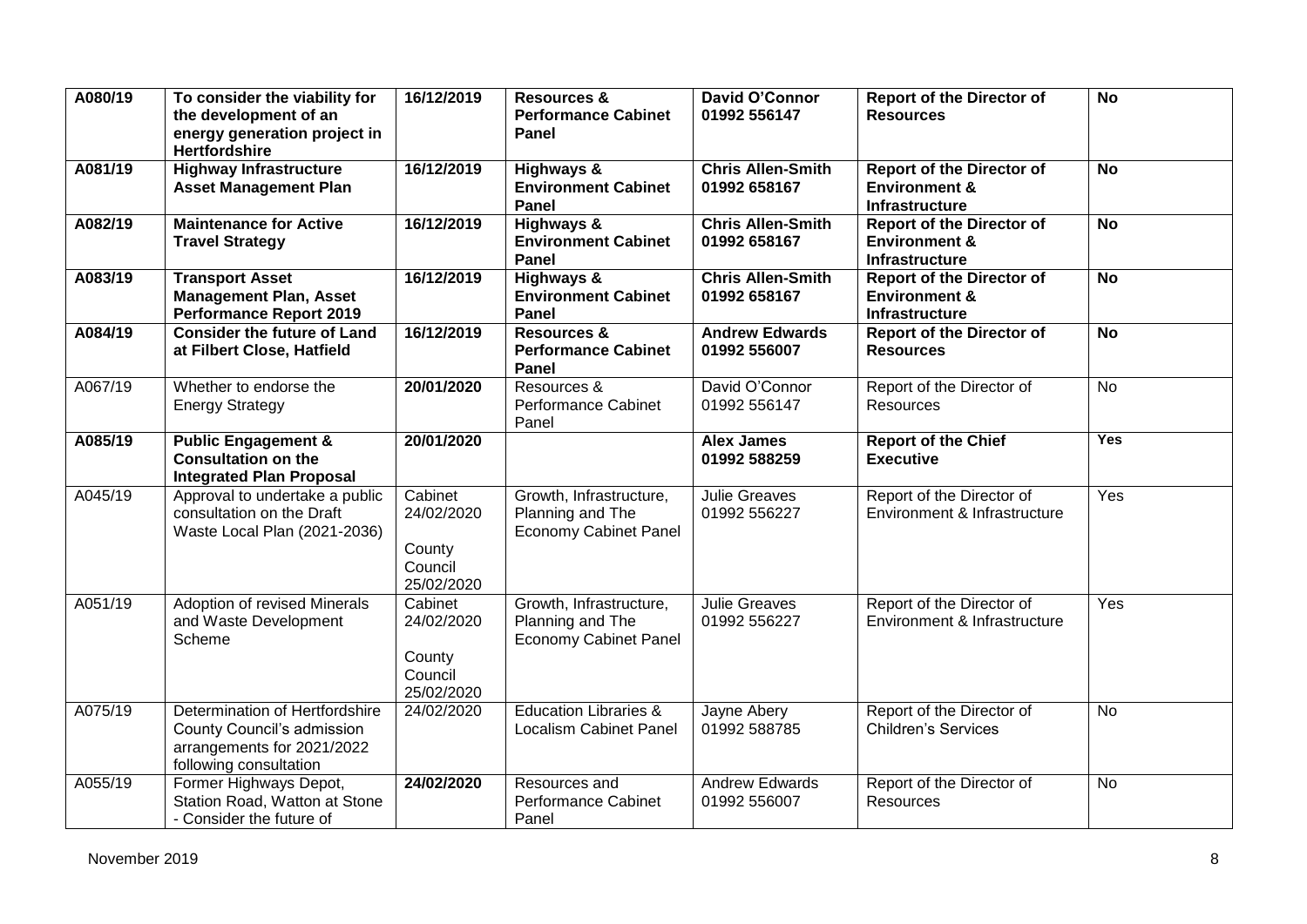| A086/19 | To endorse the Housing<br><b>Related Support - Review &amp;</b><br><b>Supporting complex needs</b><br>strategy                   | 24/02/2020                                                                    | <b>Adult Care &amp; Health</b><br><b>Cabinet Panel</b>                          | <b>Helen Maneuf</b><br>01438 845502                                         | <b>Report of the Director of</b><br><b>Adult Care Services</b>                        | <b>No</b>  |
|---------|----------------------------------------------------------------------------------------------------------------------------------|-------------------------------------------------------------------------------|---------------------------------------------------------------------------------|-----------------------------------------------------------------------------|---------------------------------------------------------------------------------------|------------|
| A087/19 | <b>Appointing an organisation</b><br>to deliver a County-wide<br>digitally enabled assistive<br>technology service.              | 24/02/2020                                                                    | <b>Adult Care &amp; Health</b><br><b>Cabinet Panel</b>                          | <b>Helen Maneuf</b><br>01438 845502                                         | <b>Report of the Director of</b><br><b>Adult Care Services</b>                        | <b>No</b>  |
| A088/19 | <b>Q3 Finance Budget Monitor</b>                                                                                                 | 24/02/2020                                                                    | <b>Resources and</b><br><b>Performance Cabinet</b><br>Panel                     | Ben Jay<br>01992 556257                                                     | <b>Report of the Director of</b><br><b>Resources</b>                                  | <b>No</b>  |
| A089/19 | <b>Public Engagement &amp;</b><br><b>Consultation on the</b><br><b>Integrated Plan Proposal</b>                                  | 24/02/2020<br><b>County</b><br><b>Council</b><br>25/02/2020                   | <b>All Cabinet Panels</b><br><b>Overview &amp; Scrutiny</b><br><b>Committee</b> | <b>Alex James</b><br>01992 588259                                           | <b>Report of the Chief</b><br><b>Executive</b>                                        | <b>Yes</b> |
| A090/19 | Integrated Plan 2019/2020 -<br>2021/2022                                                                                         | <b>Cabinet</b><br>24/02/2020<br><b>County</b><br><b>Council</b><br>25/02/2020 | <b>All Cabinet Panels</b><br><b>Overview &amp; Scrutiny</b><br><b>Committee</b> | Ben Jay<br>01992 556257                                                     | <b>Report of the Director of</b><br><b>Resources</b>                                  | <b>Yes</b> |
| A091/19 | <b>Overview &amp; Scrutiny</b><br><b>Committee Report on the</b><br><b>Integrated Plan Proposals</b>                             | <b>Cabinet</b><br>24/02/2020<br>County<br><b>Council</b><br>25/02/2020        | <b>Resources and</b><br><b>Performance Cabinet</b><br>Panel                     | <b>Natalie Rotherham</b><br>01992 588485<br>Deborah Jeffery<br>01992 555563 | <b>Report of the Overview and</b><br><b>Scrutiny Committee</b>                        | <b>Yes</b> |
| A092/19 | <b>Service Cabinet Panels</b><br><b>Comments on the Integrated</b><br><b>Plan Proposals</b>                                      | <b>Cabinet</b><br>24/02/2020<br>County<br>Council<br>25/02/2020               | <b>Resources and</b><br><b>Performance Cabinet</b><br>Panel                     | Deborah Jeffery<br>01992 555563                                             | <b>Report of the Director of</b><br><b>Resources</b>                                  | <b>Yes</b> |
| A093/19 | <b>Adoption of a new Intalink</b><br>Bus Strategy to replace the<br>previous Bus Strategy (2015)<br>and Intalink Strategy (2011) | 24/02/2020                                                                    | Growth, Infrastructure,<br>Planning and the<br><b>Economy Cabinet</b><br>Panel  | <b>Matthew Lale</b><br>01992 588633                                         | <b>Report of the Director of</b><br><b>Environment &amp;</b><br><b>Infrastructure</b> | <b>No</b>  |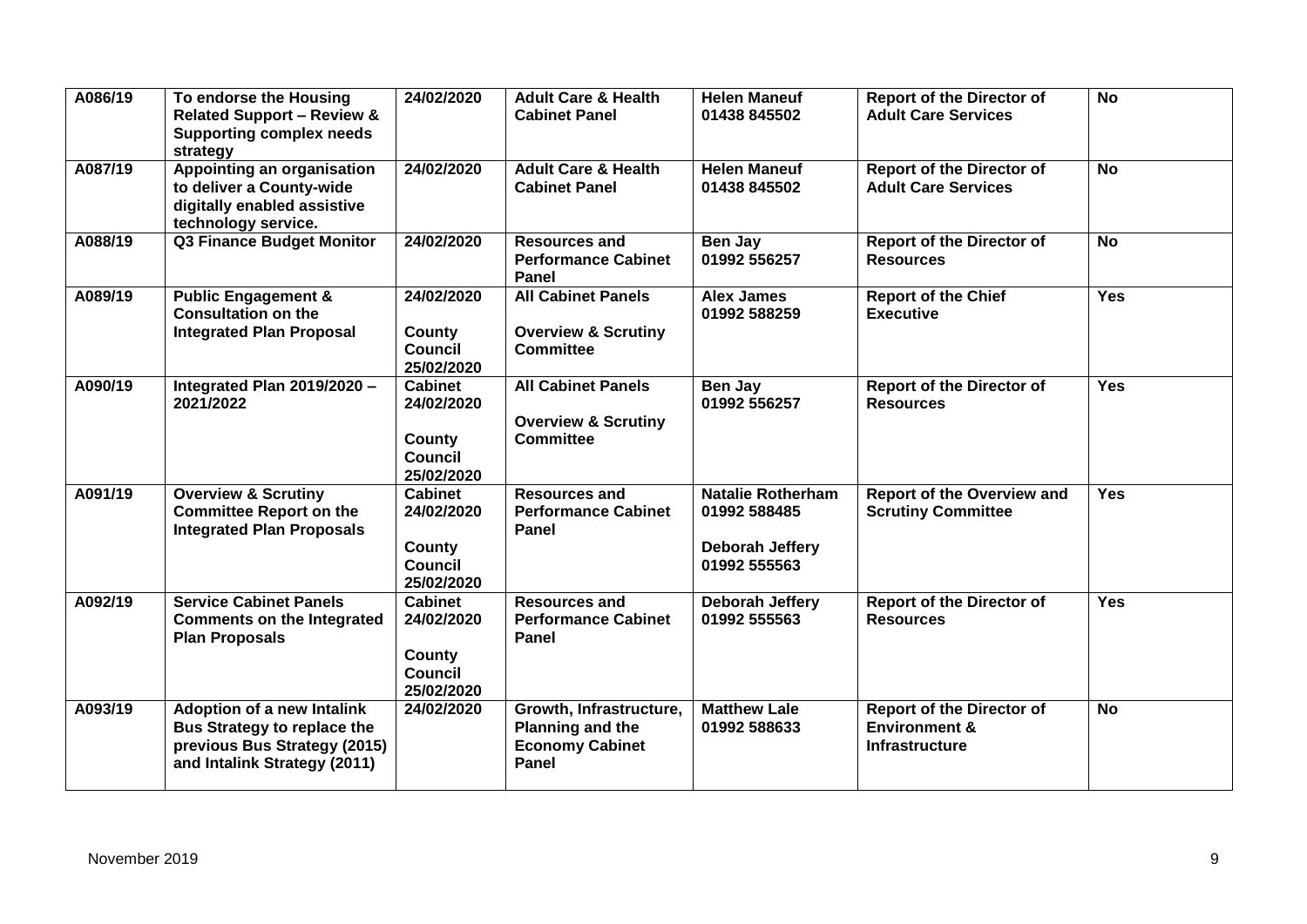| A094/19 | <b>Housing Service</b><br><b>Procurement</b>                                                     | 24/02/2020 | <b>Resources &amp;</b><br><b>Performance cabinet</b><br><b>Panel</b><br><b>Adult Care &amp; Health</b><br><b>Cabinet Panel</b> | <b>Michael Wright</b><br>01992 556047 | Joint Report of the Director<br>of Resources and the<br>Director of Adult Care<br><b>Services</b><br>Part I and Part II Report -<br>due to 'Information relating<br>to the financial or business<br>affairs of any particular<br>person (including the<br>Council)' | <b>No</b> |
|---------|--------------------------------------------------------------------------------------------------|------------|--------------------------------------------------------------------------------------------------------------------------------|---------------------------------------|---------------------------------------------------------------------------------------------------------------------------------------------------------------------------------------------------------------------------------------------------------------------|-----------|
| A095/19 | <b>Changes to Dial-a-Ride</b><br>charges & access for<br>passengers of voluntary day<br>services | 24/02/2020 | <b>Adult Care Services</b><br><b>Cabinet Panel</b>                                                                             | <b>Mark Harvey</b><br>01438 844353    | <b>Mark Harvey</b><br>01438 844353                                                                                                                                                                                                                                  | <b>No</b> |
| A096/19 | <b>Approval of Sustainable</b><br><b>Hertfordshire Strategy</b>                                  | 23/03/2020 | <b>All Cabinet Panels</b>                                                                                                      | <b>Julie Greaves</b><br>01992 556227  | <b>Report of the Director of</b><br><b>Public Health</b>                                                                                                                                                                                                            | <b>No</b> |

## **Membership of Cabinet:**

| <b>Richard Roberts</b> | <b>Adult Care &amp; Health</b>                 | <b>Phil Bibby</b>     | <b>Highways &amp; Environment</b>     |
|------------------------|------------------------------------------------|-----------------------|---------------------------------------|
| Teresa Heritage        | <b>Children, Young People and Families</b>     | <b>David Williams</b> | <b>Leader of the Council</b>          |
| <b>Terry Hone</b>      | <b>Community Safety &amp; Waste Management</b> | <b>Tim Hutchings</b>  | <b>Public Health &amp; Prevention</b> |
| <b>Terry Douris</b>    | <b>Education, Libraries &amp; Localism</b>     | <b>Ralph Sangster</b> | <b>Resources &amp; Performance</b>    |
| <b>Derrick Ashley</b>  | Growth, Infrastructure, Planning and The       |                       |                                       |
|                        | Economy                                        |                       |                                       |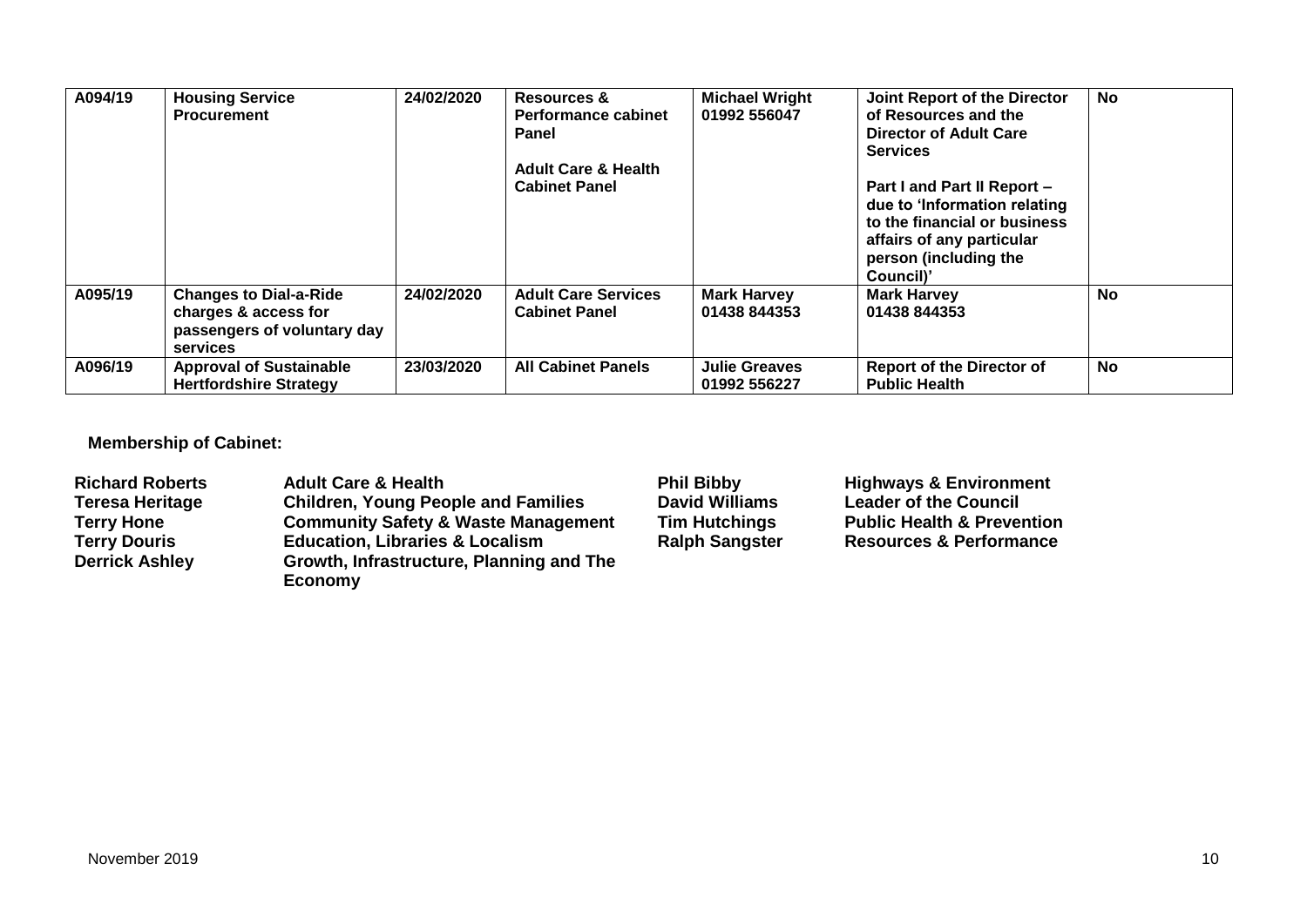**PART B: DECISIONS BY CHIEF OFFICERS Note: New items and amendments are shown in bold.** 

|         | <b>Issue for</b><br><b>Decision</b>                                                                                                                                     | Name and Title of<br><b>Decision Maker</b>                     | Date, or<br>period<br>within<br>which,<br>decision to<br>be made | <b>Cabinet Panels to be</b><br>consulted | <b>Officer contact for</b><br>this matter | Documents to be<br>considered <sup>§§</sup> | <b>Exempt from the</b><br><b>Council's Call-In</b><br><b>Procedures</b><br>Yes / No |
|---------|-------------------------------------------------------------------------------------------------------------------------------------------------------------------------|----------------------------------------------------------------|------------------------------------------------------------------|------------------------------------------|-------------------------------------------|---------------------------------------------|-------------------------------------------------------------------------------------|
| B001/19 | <b>Traffic Regulation</b><br>Orders - various<br>(see attached<br><b>Schedule</b><br>Appendix 1)                                                                        | Mark Kemp<br><b>Director Environment</b><br>and Infrastructure | During the<br>period of this<br>Forward Plan                     |                                          | Mark Kemp<br>01992 555206                 | Reports from Lead<br><b>Officers</b>        | <b>No</b>                                                                           |
| B102/18 | Procurement for<br>the provision of<br>an Enterprise<br>Resource<br>Planning (ERP)<br>System for Herts<br>FullStop: Award<br>of contract                                | Glenn Facey<br><b>Head of Herts</b><br>FullStop                | February<br>2020 (was<br><b>October</b><br>2019)                 |                                          | Glenn Facey<br>01707 292364               | See Note 2 below                            | No                                                                                  |
| B110/18 | HCC1810704<br>Property<br>Consultancy<br>Framework                                                                                                                      | Sass Pledger<br><b>Assistant Director -</b><br>Property        | January<br>2020 (was<br><b>December</b><br>2019)                 |                                          | <b>Michael Ramshaw</b><br>01992 588778    | See Note 2 below                            | <b>No</b>                                                                           |
| B036/19 | Framework<br>agreement for the<br>supply of cleaning<br>chemicals, soaps<br>and sanitisers in<br>conjunction with<br>Hampshire<br>County Council -<br>Award of contract | Glenn Facey<br>Head of Herts<br>FullStop                       | December<br>2019 (was<br>September<br>2019                       |                                          | Matthew Indge<br>01707 281557             | See Notes 2 & 3<br>below                    | <b>No</b>                                                                           |

-

<sup>&</sup>lt;sup>§§</sup> The address from which, subject to any prohibition or restriction on their disclosure, copies of, or extracts from, any document listed is available is County Hall, Pegs Lane, Hertford, SG13 8DE. Other documents relevant to these matters may be submitted to the decision maker. To request details of such documents (if any) as they become available contact Deborah Jeffery, Assistant Manager, Democratic Services by email (deborah.jeffery@hertfordshire.gov.uk) or phone (01992 555563).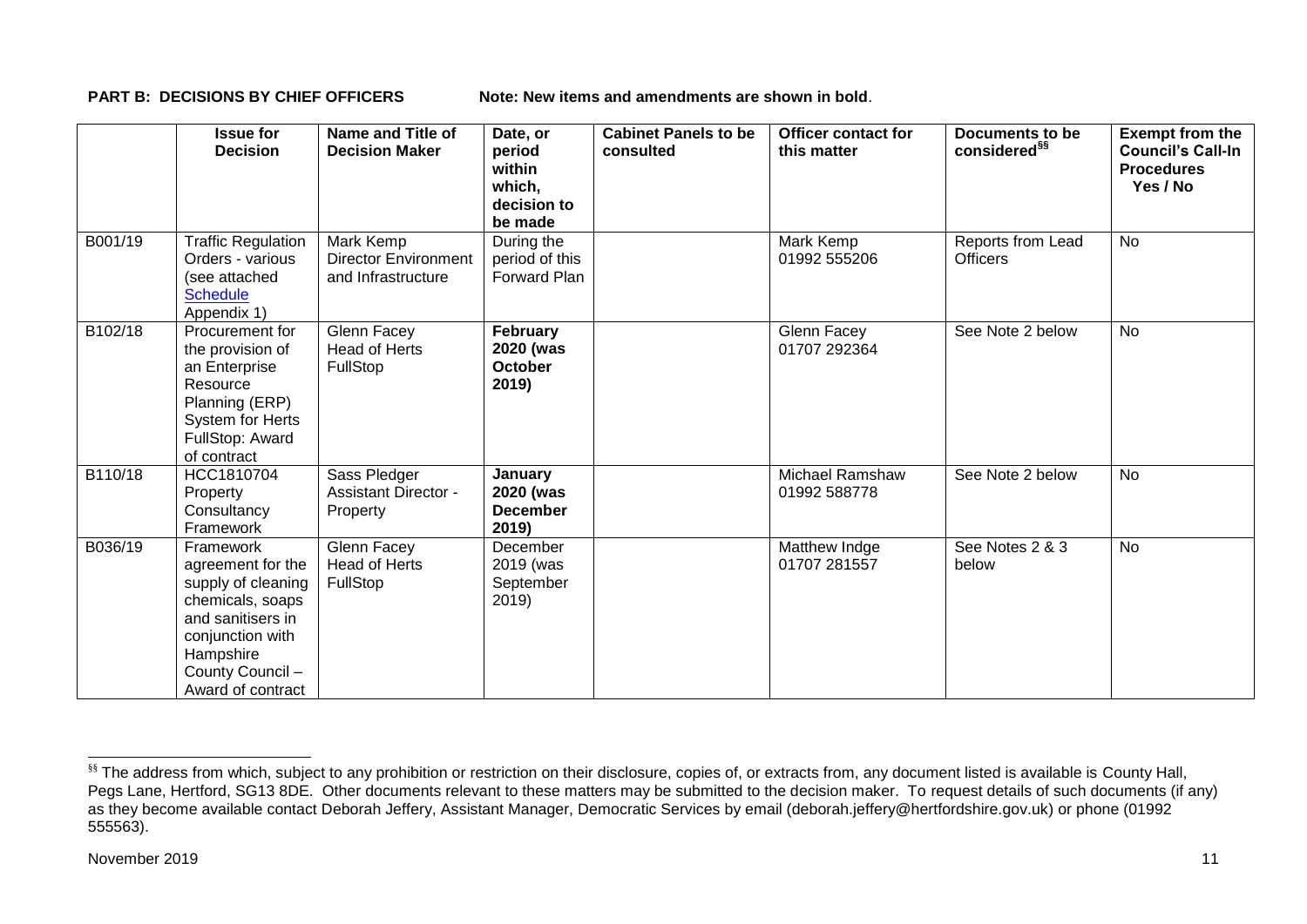| B040/19 | Aldwyck Homes-<br>works on<br>supported living<br>accommodation in<br>conjunction with<br>compartmentalisa<br>tion - Award of<br>contract                             | Sass Pledger<br>Assistant Director,<br>Property                          | January<br>2020 (was<br><b>November</b><br>2019) | Michael Cunningham<br>07970 193615    | See Note 2 below | <b>No</b> |
|---------|-----------------------------------------------------------------------------------------------------------------------------------------------------------------------|--------------------------------------------------------------------------|--------------------------------------------------|---------------------------------------|------------------|-----------|
| B045/19 | HCC1911437<br>Batch 48 - To<br>procure a provider<br>for supply of Gas<br>& Electricity to<br>Hertfordshire<br><b>County Council</b><br>sites                         | Sass Pledger<br><b>Assistant Director</b><br>Property                    | January<br>2020 (was<br>December<br>2019         | David O'Connor<br>01992 556147        | See note 2 below | <b>No</b> |
| B050/19 | HCC1911473<br>Batch 49 -<br>Package 2 -<br>Mechanical<br>Works -<br>Edwinstree C of E<br>Middle School,<br>Buntingford &<br>High Wych C of E<br><b>Primary School</b> | Sass Pledger<br><b>Assistant Director</b><br>Property                    | January<br>2020 (was<br><b>November</b><br>2019) | Claire Saban<br>01992 556799          | See note 2 below | <b>No</b> |
| B053/19 | Approval to the<br>sale of 45A<br>Grange Road,<br><b>Bishops Stortford</b><br>and land<br>adjoining                                                                   | <b>Emily White</b><br>Head of Strategic<br>Asset Management<br>& Estates | <b>November</b><br>2019 (was<br>October<br>2019) | <b>Andrew Edwards</b><br>01992 556007 | Report           | No        |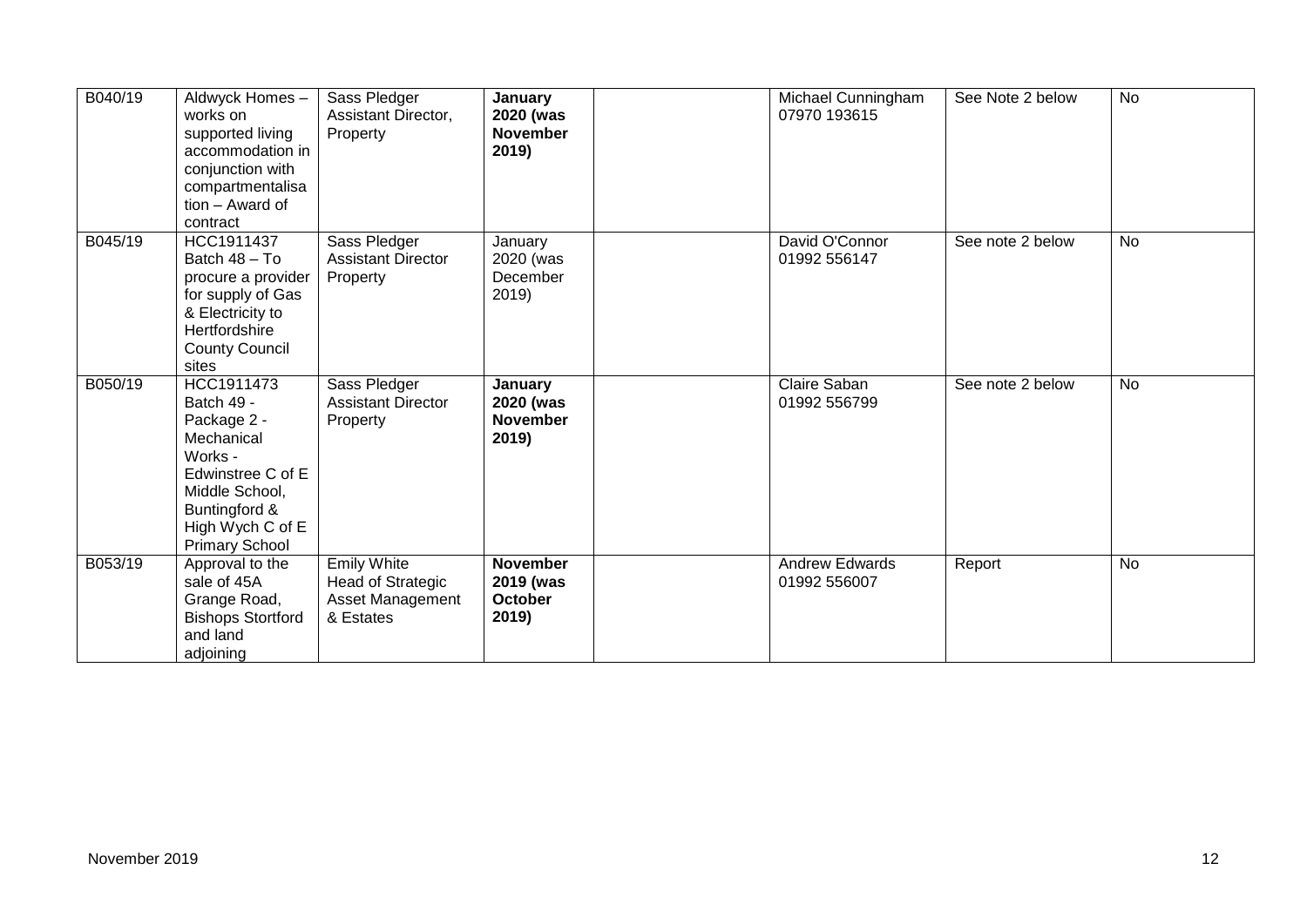| B056/19 | To establish a<br>dynamic<br>purchasing<br>system for the<br>provision of local<br>bus and school<br>coach contracts<br>transport services<br>from 1st January<br>2020 for the<br>duration of five<br>years          | Simon Aries<br>Assistant Director,<br>Transport, Waste<br>and Environmental<br>Management | November<br>2019                                        | <b>Trudie German</b><br>01992 588640 | Report           | <b>No</b> |
|---------|----------------------------------------------------------------------------------------------------------------------------------------------------------------------------------------------------------------------|-------------------------------------------------------------------------------------------|---------------------------------------------------------|--------------------------------------|------------------|-----------|
| B058/19 | Agreement to<br>continue to act as<br>host authority for<br>the Hertfordshire<br><b>Shared Anti-</b><br><b>Fraud Service</b>                                                                                         | <b>Terry Barnett</b><br><b>Head of Assurance</b><br>Services                              | <b>November</b><br>2019 (was<br><b>October</b><br>2019) | Nick Jennings<br>01438 844705        | Report           | No        |
| B063/19 | HCC1911647 -<br>Roofing Works -<br>Royston Fire &<br>Ambulance<br>Station,<br>Cranbourne<br>Centre, Potters<br>Bar, Cranbourne<br>Library, Potters<br><b>Bar and Parkside</b><br>Community<br>School,<br>Borehamwood | Sass Pledger<br><b>Assistant Director</b><br>Property                                     | January<br>2020 (was<br><b>November</b><br>2019)        | Claire Saban<br>01992 556799         | See Note 2 below | <b>No</b> |
| B070/19 | Direction of<br><b>Future Workforce</b><br>Project                                                                                                                                                                   | Scott Crudgington<br>Director of<br>Resources                                             | November<br>2019                                        | Sally Hopper<br>01992 555723         | See Note 4 below | <b>No</b> |
| B071/19 | Award of contract<br>for the provision<br>of a two bed local<br>specialist<br>residential<br>children's home                                                                                                         | Marion Ingram<br><b>Operations Director</b><br><b>Specialist Services</b>                 | November<br>2019                                        | Lynn Knowles<br>07740 918847         | See Note 2 below | <b>No</b> |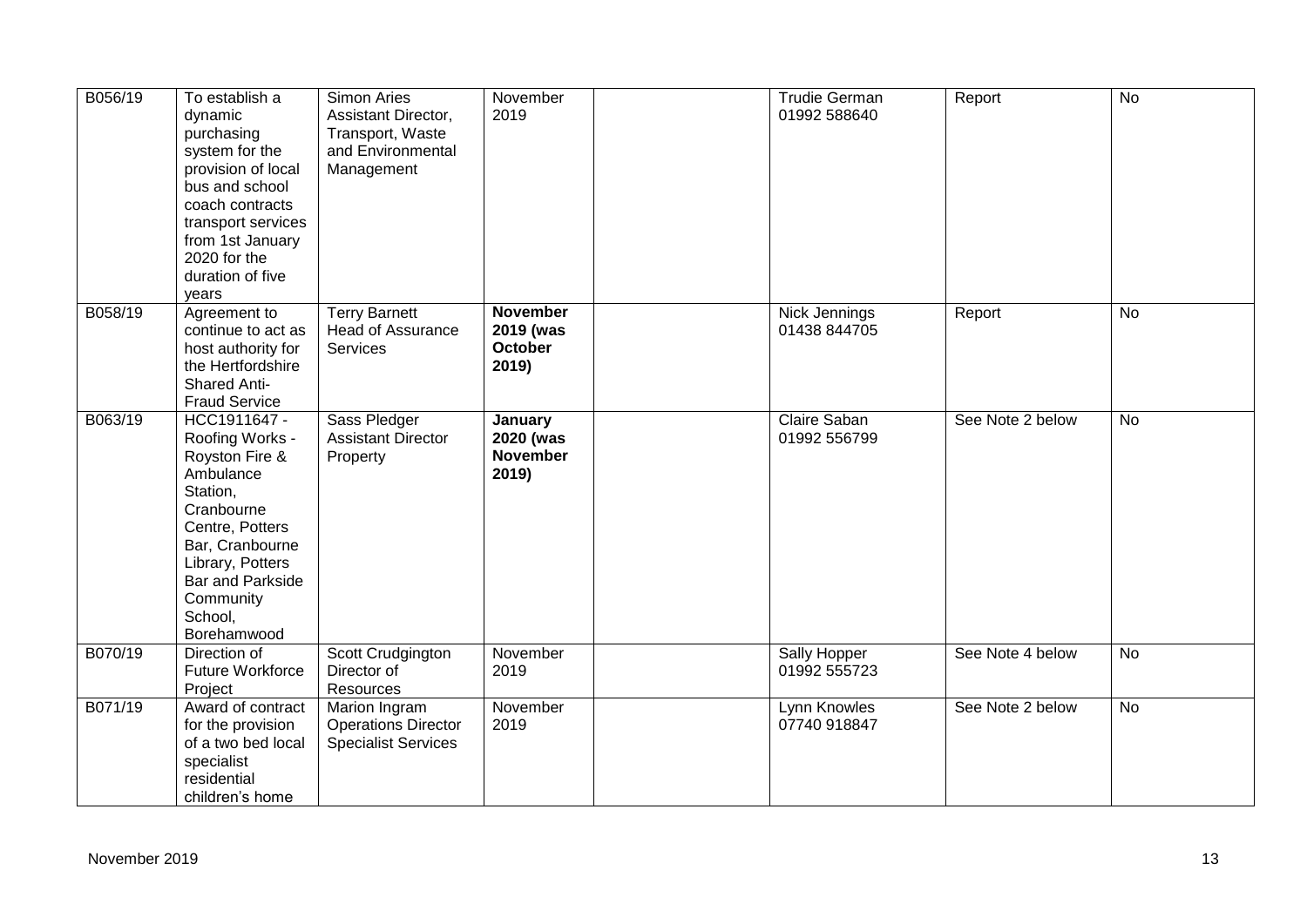| B072/19 | Award of contract<br>for community<br>meals service                                                                                                                                                                                                            | Chris Badger<br><b>Operations Director</b><br><b>Adult Care Services</b> | November<br>2019                                        | <b>Ted Maddex</b><br>01992 843574 | See Note 2 below | <b>No</b> |
|---------|----------------------------------------------------------------------------------------------------------------------------------------------------------------------------------------------------------------------------------------------------------------|--------------------------------------------------------------------------|---------------------------------------------------------|-----------------------------------|------------------|-----------|
| B073/19 | Award of contract<br>for carers breaks                                                                                                                                                                                                                         | Chris Badger<br><b>Operations Director</b><br><b>Adult Care Services</b> | November<br>2019                                        | <b>Ted Maddex</b><br>01992 843574 | See Note 2 below | <b>No</b> |
| B074/19 | Provision of<br>Reablement and<br>support at Home<br>- Strategic Lead<br><b>Provider Services:</b><br>Award of<br>contracts                                                                                                                                    | lain MacBeath<br>Director of Adult<br><b>Care Services</b>               | November<br>2019                                        | Daisy Sanghera<br>01438 843391    | See Note 2 below | No        |
| B075/19 | <b>Retender Mobile</b><br>Phone and<br>associated<br>technologies and<br>services contract                                                                                                                                                                     | Scott Crudgington<br>Director of<br><b>Resources</b>                     | December<br>2019                                        | Dave Mansfield<br>01992 555331    | See Note 2 below | No        |
| B077/19 | Agreement of<br>Terms of Loans to<br><b>Herts Living</b><br>Limited in relation<br>to projects with<br>the Joint Venture<br>(Chalkdene)                                                                                                                        | Scott Crudgington<br>Director of<br>Resources                            | <b>November</b><br>2019 (was<br><b>October</b><br>2019) | Ben Jay<br>01992 556257           | See Note 2 below | <b>No</b> |
| B079/19 | Single Tender<br>Action for award<br>of contract for the<br>provision of Child<br>and Adolescent<br><b>Mental Health</b><br>and Challenging<br>Behaviour<br>Service for those<br>with Learning<br>Disabilities and/or<br>Autistic Spectrum<br>Disorder (PALMS) | Jenny Coles Director<br>of Children's<br>Services                        | <b>November</b><br>2019 (was<br><b>October</b><br>2019) | Deborah Sheppard<br>01438 844686  | See Note 2 below | <b>No</b> |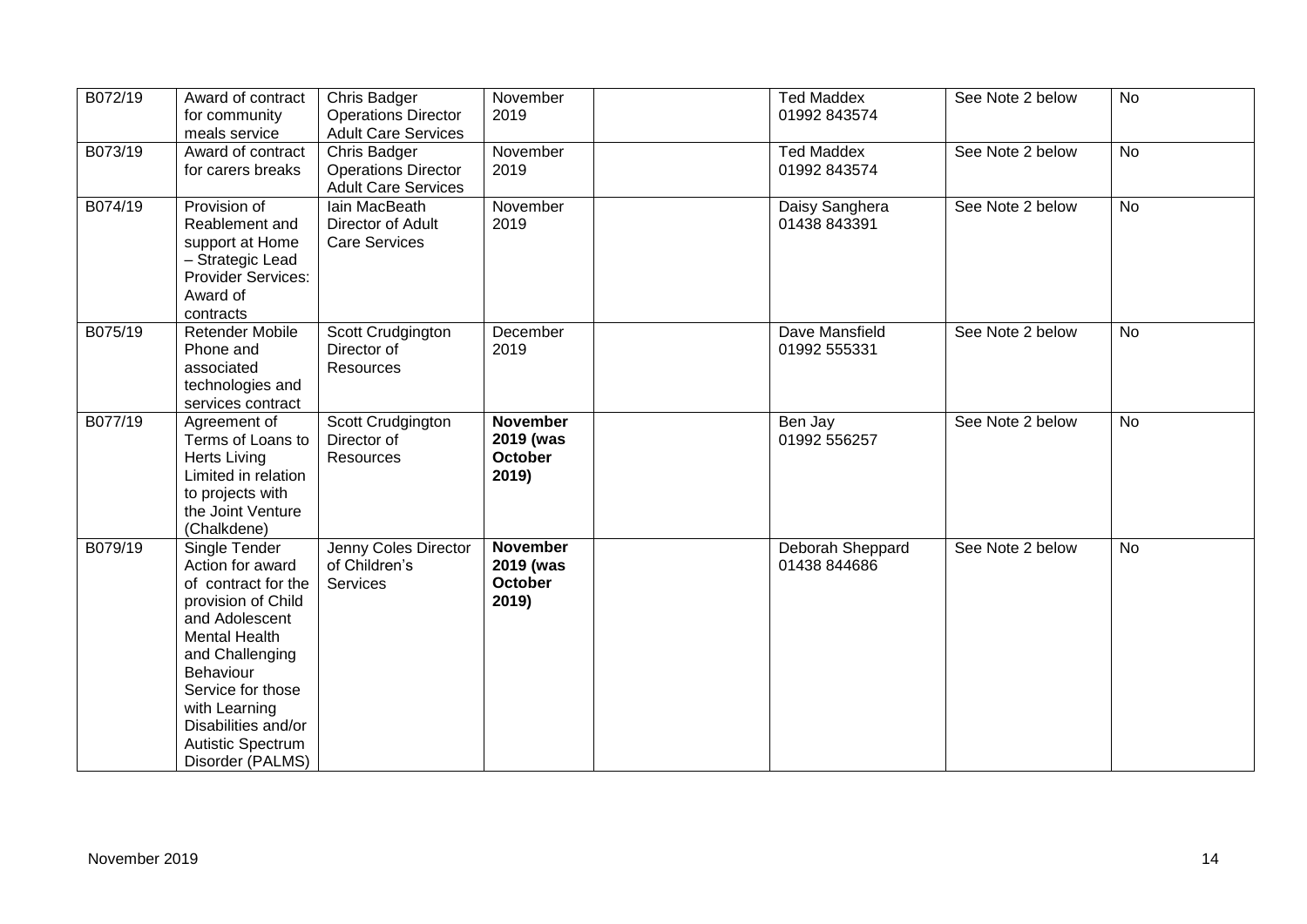| B080/19 | Single Tender<br>action for award<br>of contract to<br>'Step2' for the<br>provision of Early<br><b>Intervention Child</b><br>and Adolescent<br><b>Mental Health</b><br>and Emotional<br><b>Wellbeing Service</b><br>for Children and<br>Young People<br>from birth to 19<br>years | Jenny Coles Director<br>of Children's<br><b>Services</b>   | <b>November</b><br>2019 (was<br><b>October</b><br>2019) | Deborah Sheppard<br>01438 844686       | See Note 2 below | <b>No</b>      |
|---------|-----------------------------------------------------------------------------------------------------------------------------------------------------------------------------------------------------------------------------------------------------------------------------------|------------------------------------------------------------|---------------------------------------------------------|----------------------------------------|------------------|----------------|
| B081/19 | Direction of<br><b>Future Workforce</b><br>Project                                                                                                                                                                                                                                | Scott Crudgington<br>Director of<br>Resources              | November<br>2019                                        | Sally Hopper<br>01992 555723           | See Note 4 below | <b>No</b>      |
| B082/19 | Award of contract<br>- Internal<br>refurbishment of<br>Metrology Lab -<br>relocated from<br>Apsley                                                                                                                                                                                | Sass Pledger<br><b>Assistant Director</b><br>Property      | December<br>2019                                        | Jackie Aldridge<br>01992 588138        | See Note 2 below | <b>No</b>      |
| B084/19 | Award of contract<br>for the provision<br>of the Council's<br>banking services                                                                                                                                                                                                    | Scott Crudgington<br>Director of<br>Resources              | <b>November</b><br>2019 (was<br><b>October</b><br>2019) | <b>Matthew Nendick</b><br>01992 555683 | Report           | <b>No</b>      |
| B086/19 | Approval to the<br>terms for a lease<br>of land at<br>Northgate Centre,<br><b>Bishops Stortford</b>                                                                                                                                                                               | Scott Crudgington<br>Director of<br>Resources              | November<br>2019                                        | <b>Emily White</b><br>01992 588159     | Report           | $\overline{N}$ |
| B087/19 | Provision of Extra<br>Care Services -<br>Award of<br>contracts                                                                                                                                                                                                                    | lain MacBeath<br>Director of Adult<br><b>Care Services</b> | December<br>2019                                        | Daisy Sanghera<br>01438 843391         | See Note 2 below | <b>No</b>      |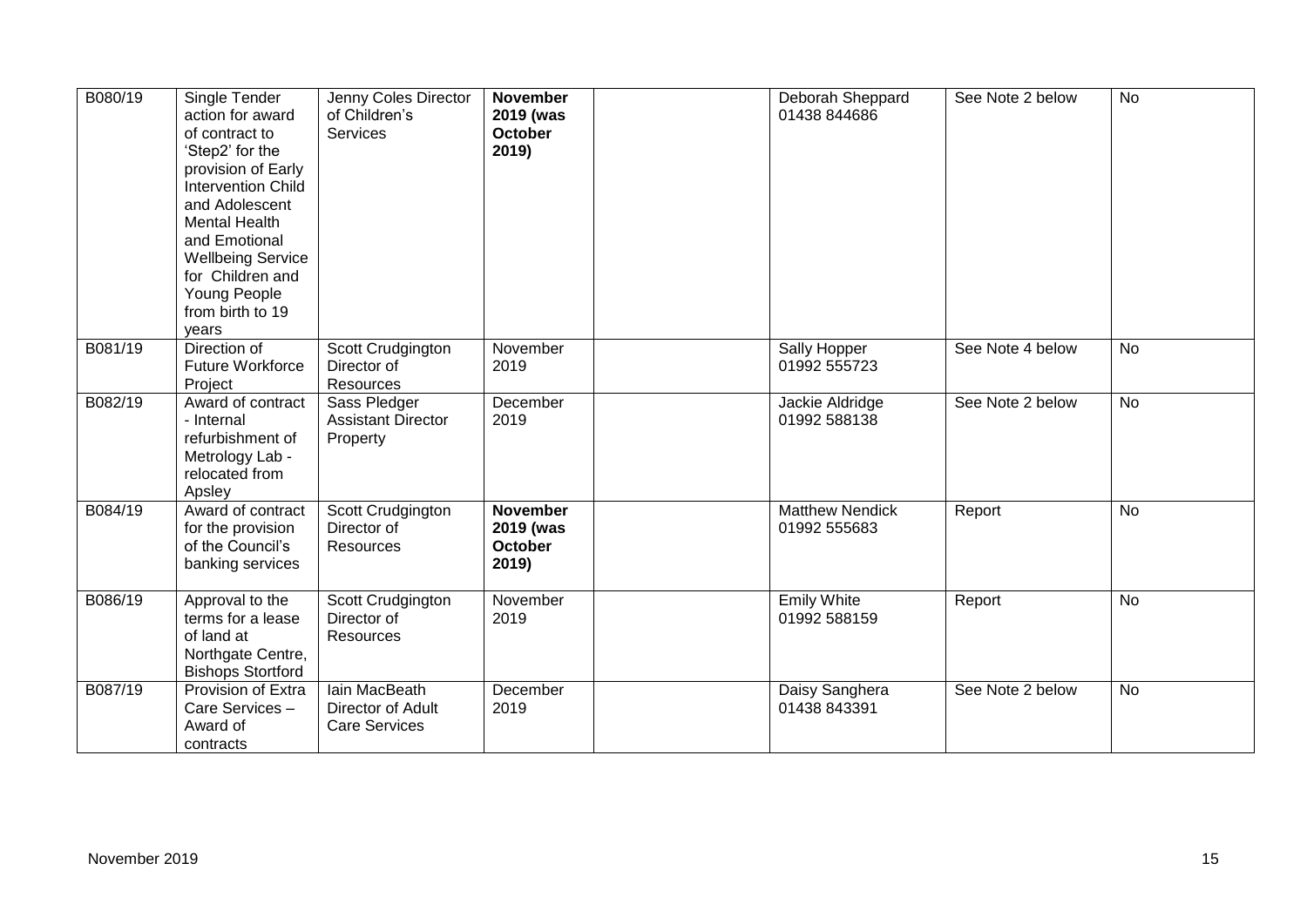| B088/19 | The Supply of<br>Disposable<br>Gloves &<br>Personal<br>Protective<br>Equipment (PPE),<br>First Aid and<br><b>Adult Care</b><br>Consumables.                                                  | Glenn Facey<br>Head of Herts<br>FullStop                            | January<br>2020                                         | Sarah Church<br>01707 292557          | See Note 2 below | <b>No</b>      |
|---------|----------------------------------------------------------------------------------------------------------------------------------------------------------------------------------------------|---------------------------------------------------------------------|---------------------------------------------------------|---------------------------------------|------------------|----------------|
| B089/19 | The Supply of<br>Office books and<br>Pads                                                                                                                                                    | Glenn Facey<br>Head of Herts<br>FullStop                            | January<br>2020                                         | Louise Bagley<br>01707 292431         | See Note 2 below | <b>No</b>      |
| B090/19 | (HCC1911637)<br>Procurement and<br>award of the<br>Transport,<br>Infrastructure and<br>Planning<br>Framework                                                                                 | <b>Mark Kemp</b><br><b>Director Environment</b><br>& Infrastructure | January<br>2020                                         | <b>Rupert Thacker</b><br>01992 658176 | See Note 2 below | $\overline{N}$ |
| B092/19 | HCC1911768<br><b>Bishops Stortford</b><br>South - New 6<br>Form Entry<br>Secondary<br>School                                                                                                 | Sass Pledger<br><b>Assistant Director</b><br>Property               | January<br>2020 (was<br>February<br>2020)               | Jackie Aldridge<br>01992 588138       | See Note 2 below | <b>No</b>      |
| B093/19 | Procurement and<br>award of contract<br>to extend<br>superfast fibre<br>broadband to the<br>last % of rural<br>business areas in<br>Hertfordshire in<br>line with DEFRA<br>funding provision | Scott Crudgington<br>Director of<br>Resources                       | <b>November</b><br>2019 (was<br><b>October</b><br>2019) | Anna Morrison<br>01992 588397         | See Note 2 below | <b>No</b>      |
| B094/19 | Decision to tender<br>Crisis Intervention<br>Services                                                                                                                                        | lain MacBeath<br>Director of Adult<br><b>Care Services</b>          | Not before<br>13/11/2019                                | Kim Ho<br>01438 843185                | See Note 2 below | <b>No</b>      |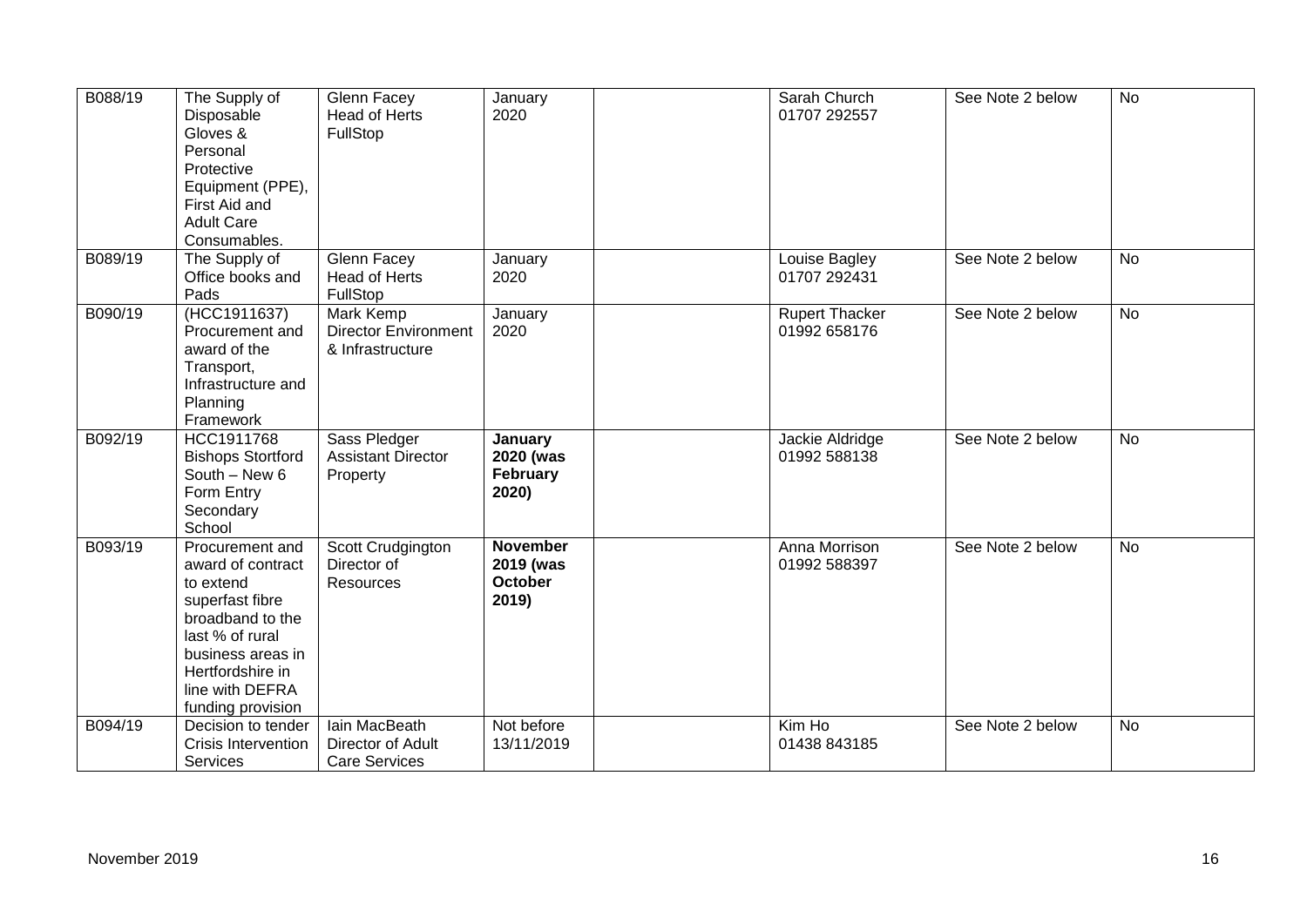| $\overline{B104/17(b)}$ | Provision of a<br><b>Two bed</b><br><b>Emergency</b><br><b>Therapeutic</b><br>residential unit<br>for Children 7<br><b>Young People</b><br>aged 9, 10 & 17<br>with Challenging<br>and Complex<br><b>Needs (Hudnell</b><br>Park) | <b>Marion Ingram</b><br><b>Operations</b><br><b>Director, Specialist</b><br><b>Services</b>                      | <b>December</b><br>2019 | <b>Lynn Knowles</b><br>07740 918847 | See note 4 below | <b>No</b>      |
|-------------------------|---------------------------------------------------------------------------------------------------------------------------------------------------------------------------------------------------------------------------------|------------------------------------------------------------------------------------------------------------------|-------------------------|-------------------------------------|------------------|----------------|
| B095/19                 | <b>Consider the</b><br><b>Future of Former</b><br><b>Redbourn</b><br>Library                                                                                                                                                    | <b>Sass Pledger</b><br><b>Assistant Director</b><br><b>Property</b>                                              | <b>December</b><br>2019 | John Doyle<br>01992 556896          | Report           | <b>No</b>      |
| B096/19                 | <b>Consider the</b><br><b>Future of Land</b><br>adjacent to<br><b>Hitchin Fire</b><br><b>Station</b>                                                                                                                            | <b>Sass Pledger</b><br><b>Assistant Director</b><br><b>Property</b>                                              | <b>December</b><br>2019 | <b>John Doyle</b><br>01992 556896   | Report           | <b>No</b>      |
| B097/19                 | To authorise the<br>terms of sale of<br><b>Land at London</b><br><b>Road Bishops</b><br><b>Stortford</b>                                                                                                                        | <b>Scott Crudgington</b><br>Director of<br><b>Resources</b><br>(subject to Cabinet<br>approval on<br>16/12/2019) | <b>December</b><br>2019 | <b>Dick Bowler</b><br>01992 556223  | See Note 4 below | $\overline{N}$ |
| B098/19                 | To authorise the<br>terms of an<br>agreement with<br>the Governing<br><b>Body of Thorley</b><br><b>Hill Primary</b><br><b>School, Bishops</b><br><b>Stortford</b>                                                               | <b>Scott Crudgington</b><br>Director of<br><b>Resources</b>                                                      | <b>December</b><br>2019 | <b>Dick Bowler</b><br>01992 556223  | See Note 4 below | <b>No</b>      |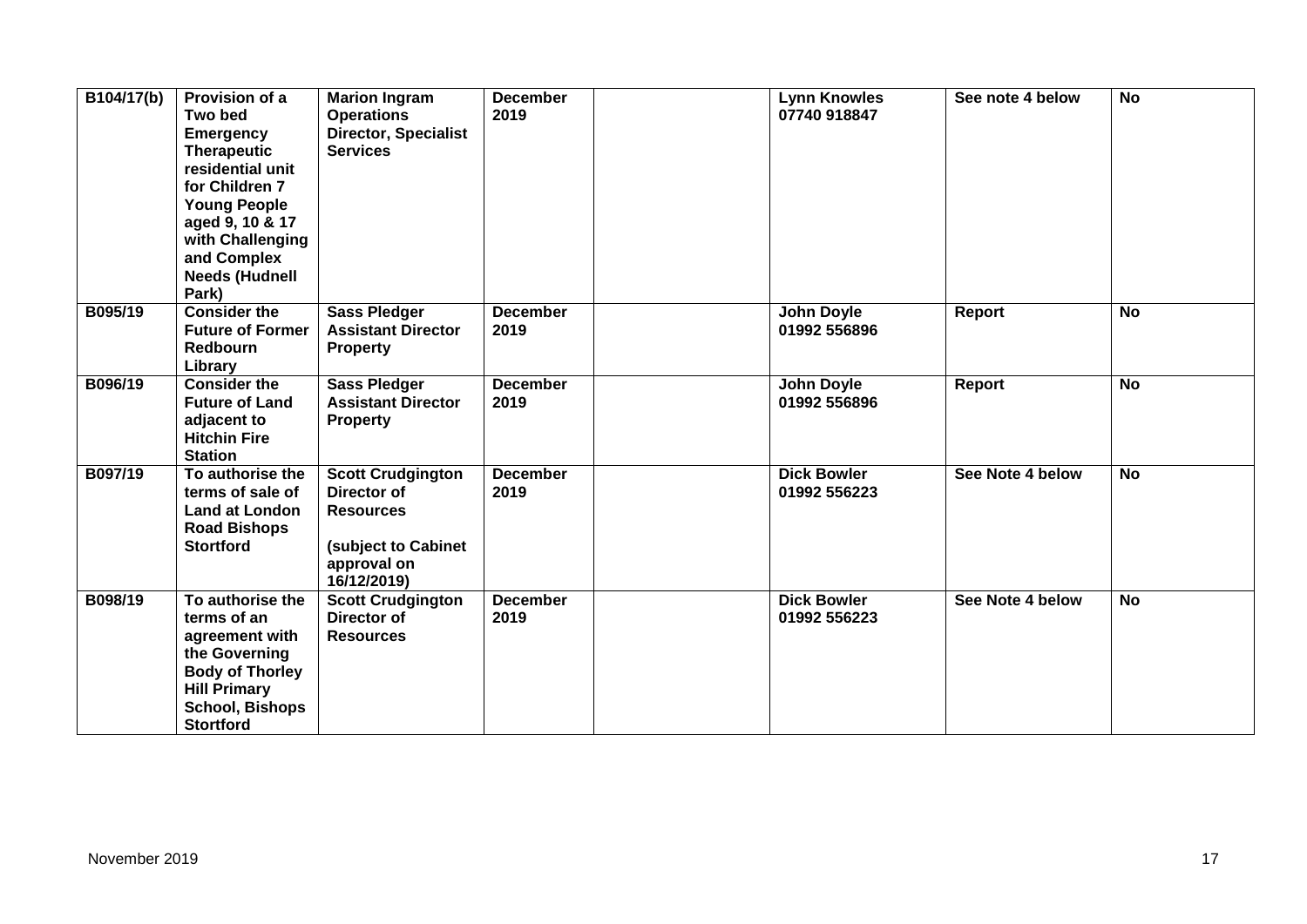| B099/19 | To authorise the<br>terms of an<br>agreement with<br><b>The Bishops</b><br><b>Stortford High</b><br><b>School</b><br>regarding its<br>relocation to<br>Land north of St<br>James Way,<br><b>Bishops</b><br><b>Stortford</b> | <b>Scott Crudgington</b><br>Director of<br><b>Resources</b>                                                    | <b>December</b><br>2019 | <b>Dick Bowler</b><br>01992 556223  | See Note 4 below | <b>No</b> |
|---------|-----------------------------------------------------------------------------------------------------------------------------------------------------------------------------------------------------------------------------|----------------------------------------------------------------------------------------------------------------|-------------------------|-------------------------------------|------------------|-----------|
| B100/19 | To agree the<br>terms of an<br><b>Infrastructure</b><br>agreement for<br>Land north of St<br>James Way,<br><b>Bishops</b><br><b>Stortford</b>                                                                               | <b>Scott Crudgington</b><br>Director of<br><b>Resources</b>                                                    | <b>December</b><br>2019 | <b>Dick Bowler</b><br>01992 556223  | See Note 4 below | <b>No</b> |
| B101/19 | To consider the<br>future of Land at<br>Cox's Gardens,<br><b>Bishops</b><br><b>Stortford</b>                                                                                                                                | <b>Scott Crudgington</b><br>Director of<br><b>Resources</b>                                                    | <b>December</b><br>2019 | <b>Dick Bowler</b><br>01992 556223  | See Note 4 below | <b>No</b> |
| B102/19 | <b>Award of various</b><br>local bus<br>contracts<br>(tender round for<br>services starting<br><b>April 2020)</b>                                                                                                           | Simon Aries,<br><b>Assistant Director</b><br><b>Transport, Waste</b><br>and Environmental<br><b>Management</b> | <b>December</b><br>2019 | <b>Matthew Lale</b><br>01992 588633 | See note 2 below | <b>No</b> |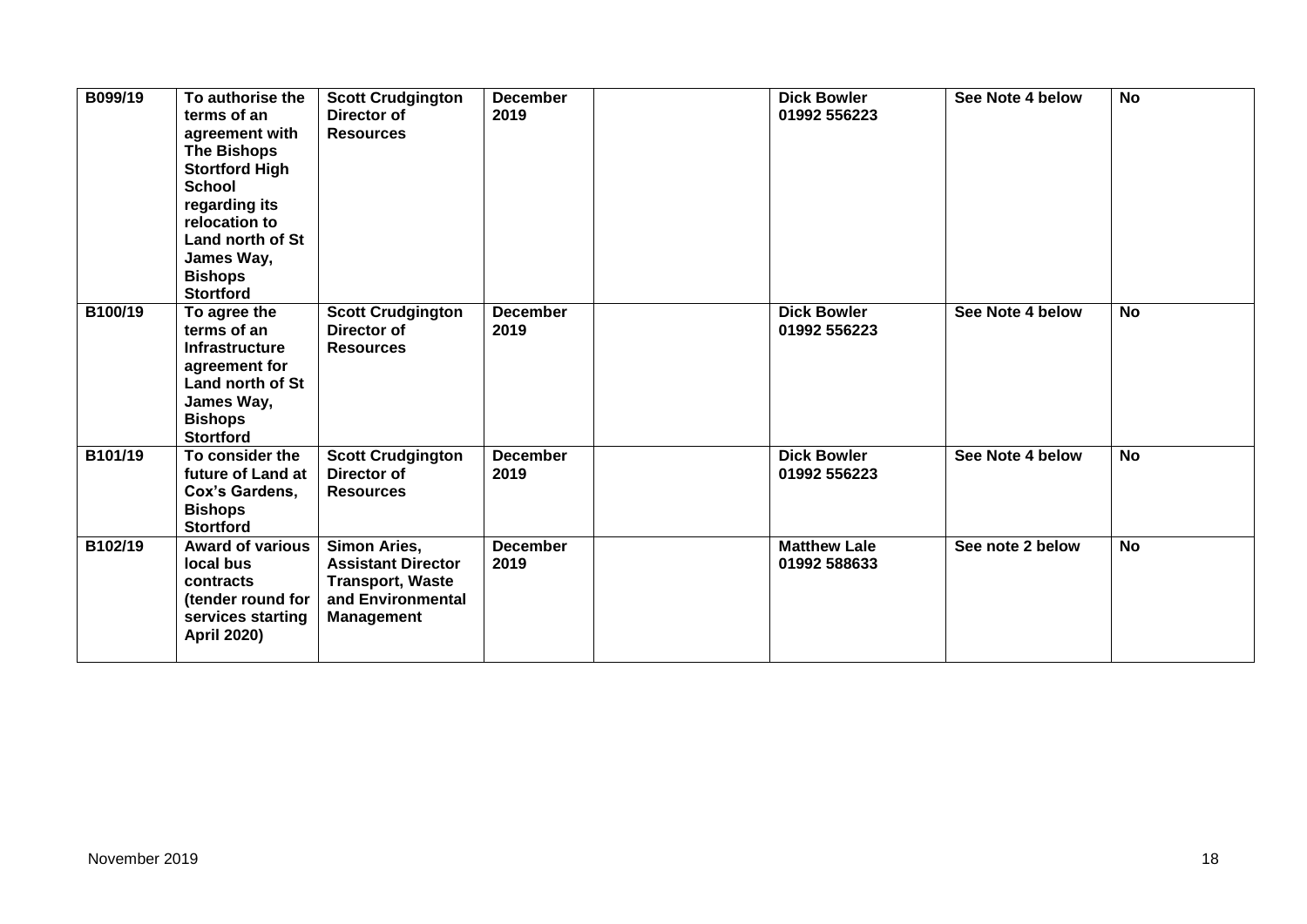| B103/19 | Second<br>procurement for<br>the provision of<br>short term<br>'bridging'<br>arrangements<br>for the treatment<br>and final<br>disposal of local<br>authority<br>collected<br>residual waste | <b>Simon Aries</b><br><b>Assistant Director,</b><br><b>Transport, Waste</b><br>and Environmental<br><b>Management</b> | January<br>2020 | <b>Matthew King</b><br>01992 556207    | See note 2 below | <b>No</b> |
|---------|----------------------------------------------------------------------------------------------------------------------------------------------------------------------------------------------|-----------------------------------------------------------------------------------------------------------------------|-----------------|----------------------------------------|------------------|-----------|
| B104/19 | HCC1911474-<br><b>Greenfields</b><br>Primary School,<br>Watford $-$<br><b>Mechanical</b><br><b>Works - Batch</b><br>49 – Package 3                                                           | <b>Sass Pledger</b><br><b>Assistant Director</b><br><b>Property</b>                                                   | January<br>2020 | <b>Jackie Aldridge</b><br>01992 588138 | See note 2 below | <b>No</b> |
| B105/19 | HCC1911475-<br><b>Northfields</b><br>Infants &<br><b>Nursery School,</b><br>Letchworth<br><b>Mechanical</b><br>Works - Batch<br>49 – Package 4                                               | <b>Sass Pledger</b><br><b>Assistant Director</b><br><b>Property</b>                                                   | January<br>2020 | <b>Jackie Aldridge</b><br>01992 588138 | See note 2 below | <b>No</b> |
| B106/19 | HCC1911842-<br>Little Furze -<br><b>Consultant for</b><br>the delivery of<br><b>Little Furze</b><br><b>Nursing Home</b><br>(Former Little<br><b>Furze Primary</b><br>School, Oxhey           | <b>Sass Pledger</b><br><b>Assistant Director</b><br><b>Property</b>                                                   | January<br>2020 | <b>Jackie Aldridge</b><br>01992 588138 | See note 2 below | <b>No</b> |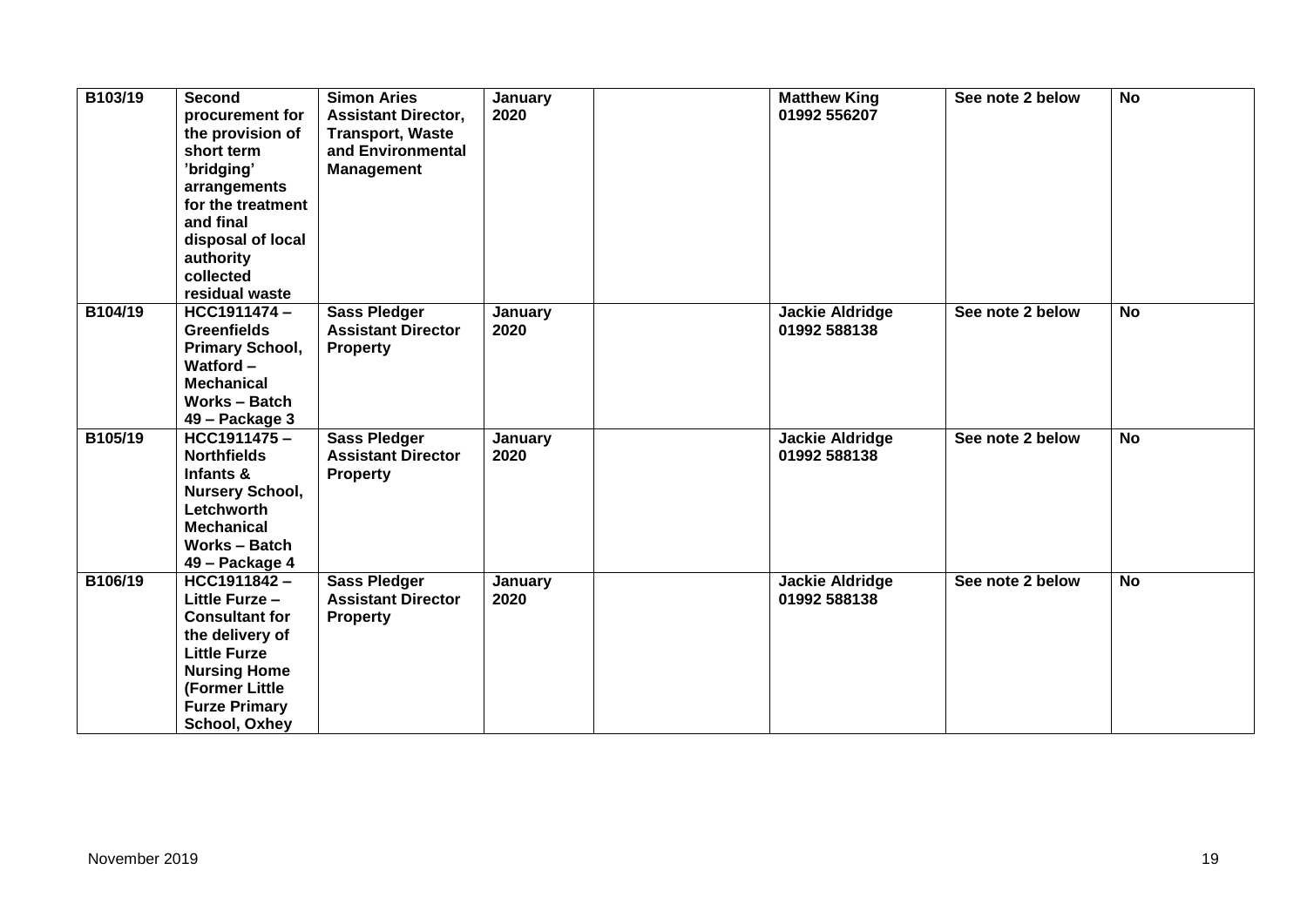| B107/19 | <b>Contract for the</b><br>provision of<br>Homecare for<br><b>CYP (Children &amp;</b><br>Young People) -<br><b>Domiciliary</b><br>Personal &<br><b>Community</b><br><b>Enabling Care</b><br>for Lot $4-$<br><b>Watford, Three</b><br><b>Rivers &amp;</b><br>Hertsmere. | <b>Marion Ingram</b><br><b>Operations Director</b><br><b>Specialist Services</b> | <b>March 2020</b> | <b>Patricia Walker</b><br>01992 555352 | See notes 2 & 4<br>below | <b>No</b> |
|---------|------------------------------------------------------------------------------------------------------------------------------------------------------------------------------------------------------------------------------------------------------------------------|----------------------------------------------------------------------------------|-------------------|----------------------------------------|--------------------------|-----------|
| B108/19 | The Supply of<br><b>Branded &amp;</b><br><b>Generic</b><br>Washroom<br>Paper<br><b>Disposables and</b><br><b>Dispensers</b>                                                                                                                                            | <b>Glenn Facey</b><br><b>Head of Herts</b><br><b>FullStop</b>                    | <b>March 2020</b> | <b>James Conway</b><br>01707 292357    | See note 2 below         | <b>No</b> |
| B109/19 | The Supply of<br><b>First Aid Kits,</b><br><b>Consumables &amp;</b><br>Equipment,<br><b>Disposable</b><br>Personal<br><b>Protection</b><br><b>Equipment and</b><br><b>Disposable</b><br><b>Gloves</b>                                                                  | <b>Glenn Facey</b><br><b>Head of Herts</b><br><b>FullStop</b>                    | <b>March 2020</b> | <b>Sarah Church</b><br>01707 292557    | See note 2 below         | <b>No</b> |
| B110/19 | Supply of<br><b>Educational</b><br>Furniture,<br>Desking &<br><b>Seating</b>                                                                                                                                                                                           | <b>Glenn Facey</b><br><b>Head of Herts</b><br><b>FullStop</b>                    | <b>March 2020</b> | <b>Jake Grieves</b><br>01707 292498    | See note 2 below         | <b>No</b> |
| B111/19 | The Supply of<br><b>Office Books &amp;</b><br>Pads                                                                                                                                                                                                                     | <b>Glenn Facey</b><br><b>Head of Herts</b><br><b>FullStop</b>                    | <b>March 2020</b> | <b>Louise Bagley</b><br>01707 292431   | See note 2 below         | <b>No</b> |
| B112/19 | The Provision of<br><b>Fuel cards</b><br>services                                                                                                                                                                                                                      | <b>Glenn Facey</b><br><b>Head of Herts</b><br><b>FullStop</b>                    | <b>March 2020</b> | <b>Peter Brown</b><br>01438 845452     | See note 2 below         | <b>No</b> |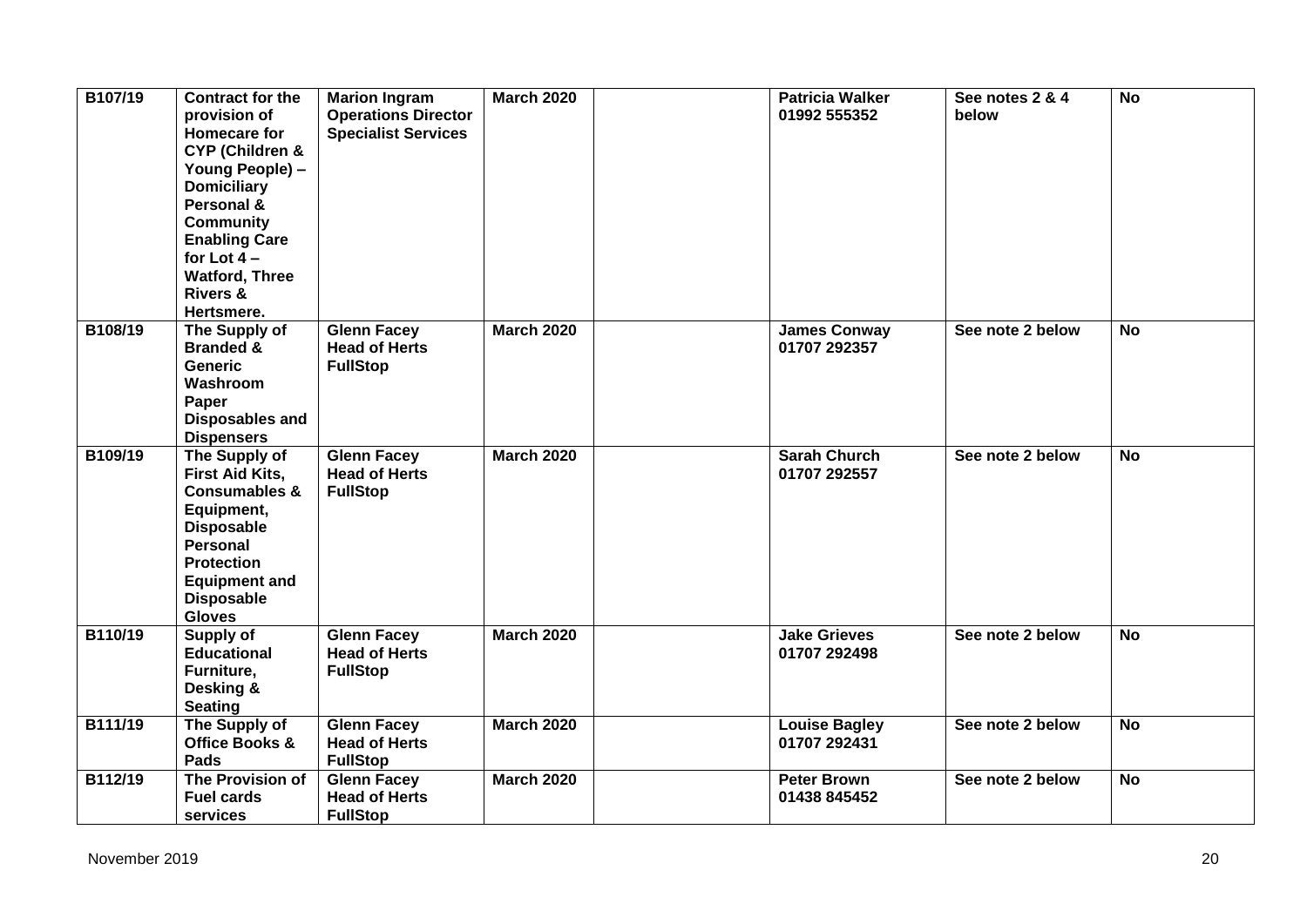#### **Notes:**

- 1. CBC contract = on behalf of 17 local authority members of the Central Buying Consortium<br>2. Quality and price evaluation derived from tenderers' submissions (which may contain exen
- 2. Quality and price evaluation derived from tenderers' submissions *(which may contain exempt information and if so will not be available for public inspection)*<br>3. Collaborative contract with one or more authorities (not
- 3. Collaborative contract with one or more authorities (not a CBC contract)<br>4. Part II (due to 'Information relating to the financial or business affairs of a
- Part II (due to 'Information relating to the financial or business affairs of any particular person (including the Council')".

If you have any general enquiries about this Forward Plan - contact Deborah Jeffery, Assistant Manager, Democratic Services, 01992 555563 Email: [deborah.jeffery@hertfordshire.gov.uk](mailto:deborah.jeffery@hertfordshire.gov.uk) 

**QUENTIN BAKER, CHIEF LEGAL OFFICER**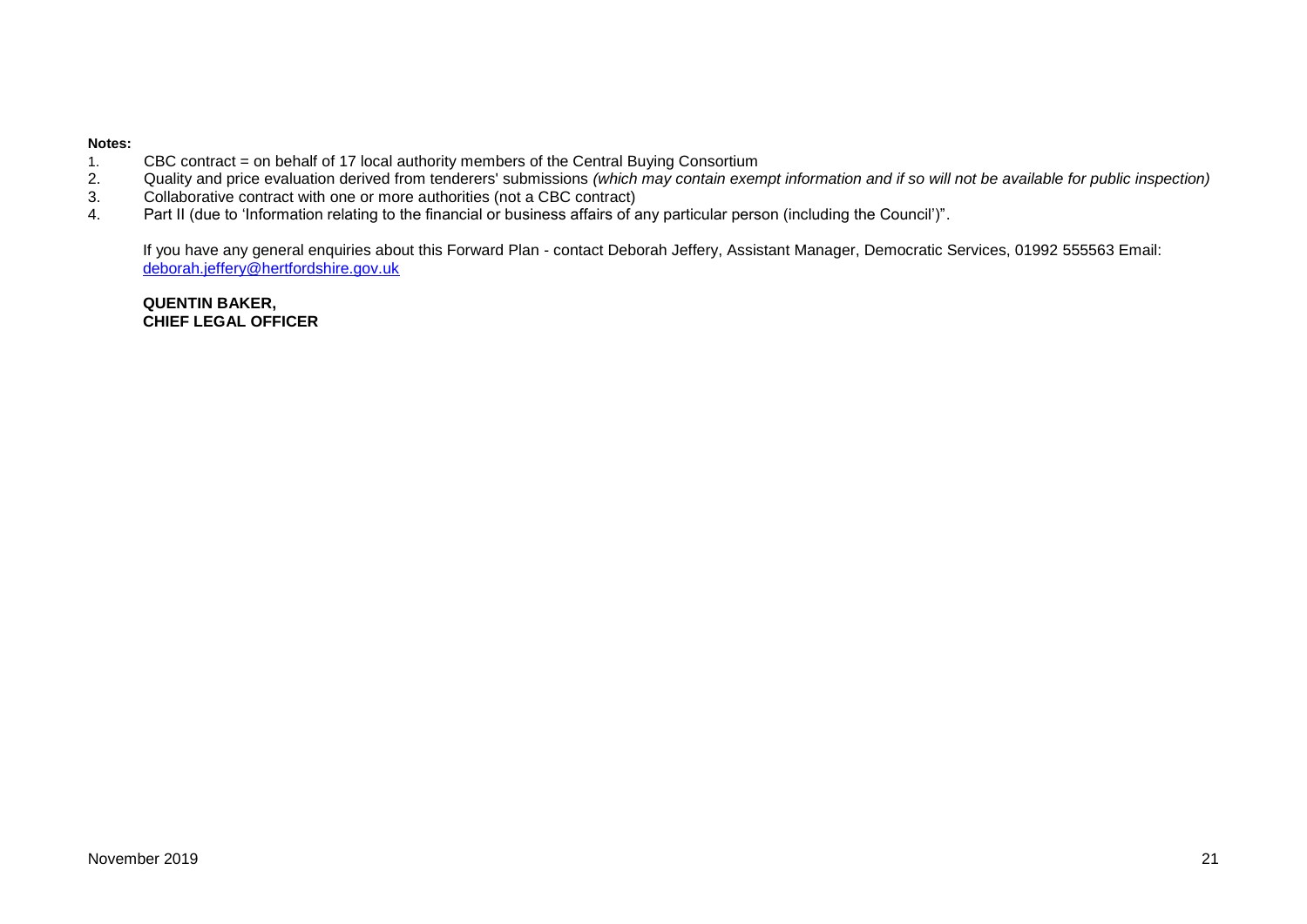

## **HERTFORDSHIRE COUNTY COUNCIL**

**FORWARD PLAN Notice of (a) key and other decisions likely to be made on behalf of the County Council by Cabinet, (b) key decisions likely to be made on behalf of the County Council by Officers and (c) decisions on Traffic Regulation Orders likely to be made by Officers on behalf of the County Council in the period 1 December 2019 – 31 March 2020**

# **Published: 4th November 2019**

[Note: Key decisions and other decisions due to be reached in November 2019 but not yet made remain listed (notice of these items was given in the Forward Plan issued on 3 October 2019)]

# **TRAFFIC REGULATION ORDERS**

## **EAST HERTS & LEA VALLEY**

## **Broxbourne**

| Location                                        | <b>Proposed Restriction</b> |
|-------------------------------------------------|-----------------------------|
| Andrews Lane, Cheshunt                          | 30mph Speed Limit           |
| Bryanstone Road, Waltham Cross                  | <b>Waiting Restrictions</b> |
| Hillside Crescent, Cheshunt                     | <b>Waiting Restrictions</b> |
| Blindman's Lane / Clarendon Road, Cheshunt      | <b>Waiting Restrictions</b> |
| Southmead Crescent / Marshcroft Drive, Cheshunt | <b>Waiting Restrictions</b> |
| Old Highway, Hoddesdon                          | <b>Waiting Restrictions</b> |
| Bury Green Road / Tudor Avenue, Cheshunt        | <b>Waiting Restrictions</b> |
| Northfield/Southfield Roads, Waltham Cross      | <b>Waiting Restrictions</b> |

#### **East Herts**

| Location                                              | <b>Proposed Restriction</b>                      |
|-------------------------------------------------------|--------------------------------------------------|
| Various Roads, Hertford (3 areas)                     | <b>Waiting Restrictions</b>                      |
| Various Roads, Puckeridge                             | 7.5 Tonne Weight Limit                           |
| <b>Hertford Town Centre</b>                           | Experimental Pedestrian Zone                     |
| A120, Cambridge Road & Old Standon Hill, Standon      | One Way, Prescribed Routes, Prohibition of Turns |
| A120, High Street & Mill End, Standon                 | <b>Waiting Restrictions</b>                      |
| Hartham Lane, Hertford                                | <b>Waiting Restrictions</b>                      |
| Crane Mead, Ware                                      | Waiting Restrictions, Road Humps                 |
| Ermine Street, Norris Way etc, Buntingford            | <b>Waiting Restriction</b>                       |
| B180 Hunsdon Road, Widford                            | 40mph Speed Limit                                |
| Various Roads, Hertford                               | <b>Waiting Restrictions</b>                      |
| Havers Lane, Bishop's Stortford                       | <b>Waiting Restrictions</b>                      |
| Newlands Avenue, Lovett Close etc, Bishop's Stortford | <b>Waiting Restrictions</b>                      |
| Kiffin Road / Kitchener Road, Bishop's Stortford      | 20mph Speed Limit                                |
| Allerthrop Road, Bishop's Stortford                   | Road Humps                                       |
| Various Roads, Cottered/Cromer/Ardeley                | 30mph Speed Limit                                |

November 2019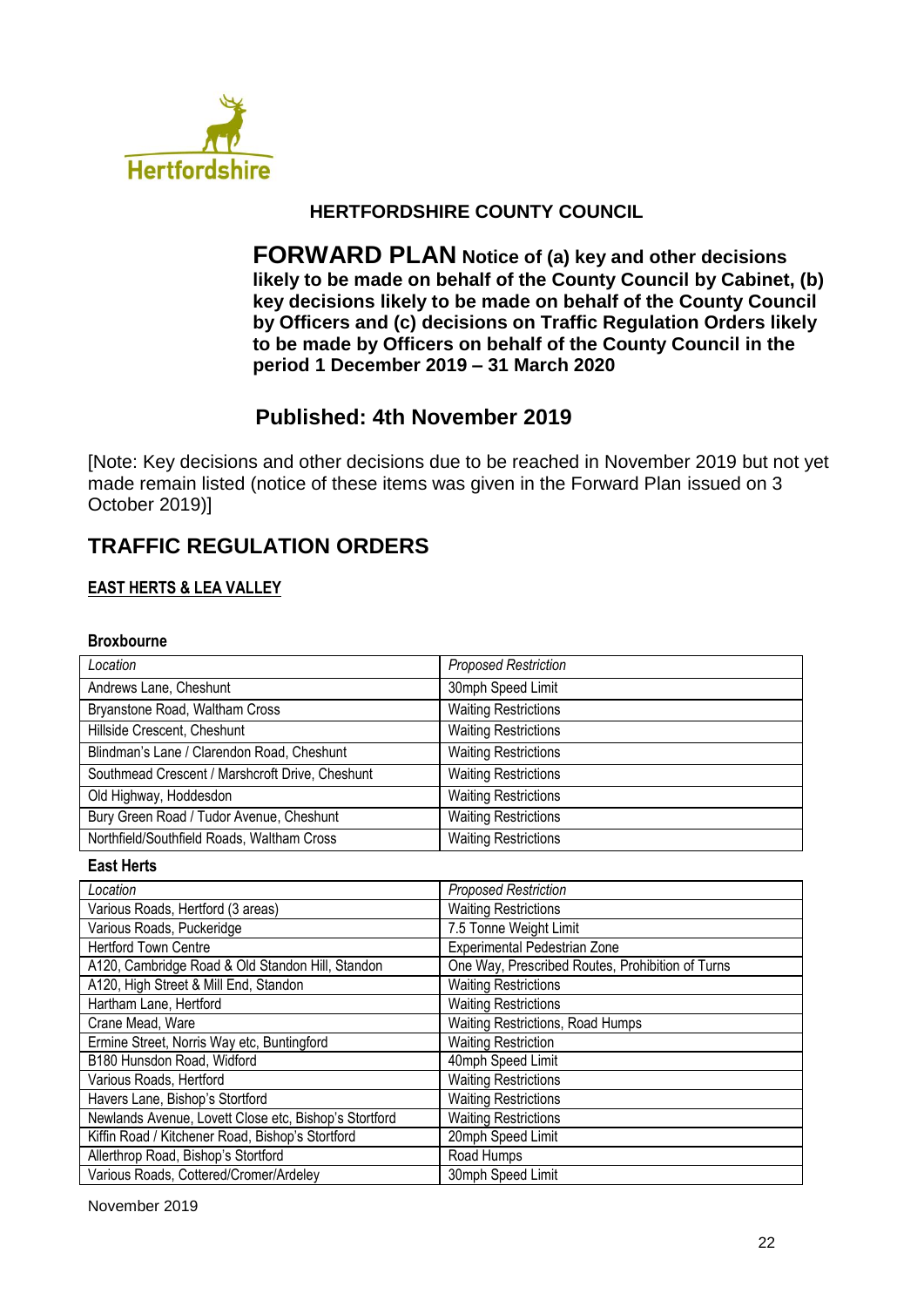| Park Road / Fanshawe Crescent, Ware                   | <b>Waiting Restrictions</b>      |
|-------------------------------------------------------|----------------------------------|
| Dimsdale Crescent / The Wraglings, Bishop's Stortford | <b>Waiting Restrictions</b>      |
| Hallingbury Road, Bishop's Stortford                  | <b>Waiting Restrictions</b>      |
| Wentworth Drive/Sunningdale, Bishop's Stortford       | <b>Waiting Restrictions</b>      |
| South Road/Saffron Meadow, Standon                    | <b>Waiting Restrictions</b>      |
| Various Roads, Bengeo, Hertford                       | <b>Waiting Restrictions</b>      |
| London Road, Hertford Heath                           | Waiting Restrictions, Road Humps |
| <b>Bullocks Lane, Hertford</b>                        | <b>Waiting Restrictions</b>      |

## **MID HERTS**

## **Dacorum**

| Location                                             | <b>Proposed Restriction</b>              |
|------------------------------------------------------|------------------------------------------|
| Tringford Road, Tring                                | 30mph Speed Limit, Waiting Restrictions  |
| Sunnyhill Road/Melsted Road, Hemel Hempstead         | <b>Waiting Restrictions</b>              |
| Bridgewater Road, Berkhamsted                        | <b>Waiting Restrictions</b>              |
| Various Roads, Berkhamsted (2)                       | <b>Waiting Restrictions</b>              |
| Various Roads, Hemel Hempstead                       | <b>Experimental Waiting Restrictions</b> |
| A4147 Maylands Avenue, Hemel Hempstead               | <b>Revocation Waiting Restrictions</b>   |
| A4251 London Road / Magenta Court, Hemel Hempstead   | <b>Waiting Restrictions</b>              |
| Buncefield Lane / Wood Lane End etc, Hemel Hempstead | <b>Width Restriction</b>                 |
| Sunnyhill Road, Glenview Road etc, Hemel Hempstead   | <b>Waiting Restrictions</b>              |
| Hunters Oak, The Melings etc, Hemel Hempstead        | <b>Waiting Restrictions</b>              |
| Durrants Hill Road, Hemel Hempstead                  | <b>Waiting Restrictions</b>              |
| Cotesmore Road/Damask & Shepherds Green, Hemel       | <b>Waiting Restrictions</b>              |

## **St. Albans**

| Location                    | <b>Proposed Restriction</b>                             |
|-----------------------------|---------------------------------------------------------|
| Sandpit Lane, St Albans     | 30mph Speed Limit                                       |
| Langley Grove, Sandridge    | <b>Waiting Restriction</b>                              |
| Waverley Road, St Albans    | <b>Waiting Restrictions</b>                             |
| Harpenden Lane, Redbourn    | <b>Waiting Restrictions</b>                             |
| Beech Road, St Albans       | <b>Waiting Restrictions</b>                             |
| Lower Luton Road, Harpenden | Waiting Restrictions, 20/30/40 mph, One Way, Road Humps |

#### **Welwyn Hatfield**

| Location                              | <b>Proposed Restriction</b>                                |
|---------------------------------------|------------------------------------------------------------|
| Welwyn Garden City Town Centre        | Restricted Zone, Pedestrian Zone, 20mph Speed Limit, Cycle |
|                                       | Lane, One Way Traffic, Parking Places, Road Humps          |
| Fretherne Road, Welwyn Garden City    | Prohibition of Motor Vehicles                              |
| Bridgefields, Welwyn Garden City      | <b>Waiting Restrictions</b>                                |
| Mimram Road, Welwyn                   | <b>Waiting Restrictions</b>                                |
| Harmer Green Lane, Digswell           | <b>Waiting Restrictions</b>                                |
| Bishop's Rise/Garden Avenue, Hatfield | <b>Waiting Restrictions</b>                                |
| Oldings Corner, Hatfield              | Waiting Restrictions, Pedestrian Crossing                  |
| Chipmunk Chase, Hatfield              | <b>Waiting Restrictions</b>                                |
| Various Roads, Hatfield               | 20mph Speed Limit                                          |
| Various Roads, Hatfield               | 20mph Speed Limit                                          |
| Various Roads, Hatfield               | <b>Waiting Restrictions</b>                                |
| Boundary Lane/Elliott Close, Welwyn   | <b>Waiting Restrictions</b>                                |

## **NORTH HERTS**

## **North Herts**

| Location                       | <b>Proposed Restriction</b> |
|--------------------------------|-----------------------------|
| Park Lane/Gun Lane, Knebworth  | <b>Waiting Restrictions</b> |
| Periwinkle Lane, Hitchin       | 20mph Speed Limit extension |
| Pixmore Avenue, Letchworth     | <b>Waiting Restrictions</b> |
| High Street/Mill Lane, Ashwell | Parking Place               |
| Various Roads, Hitchin         | <b>Waiting Restrictions</b> |
| Various Roads, Royston         | <b>Waiting Restrictions</b> |